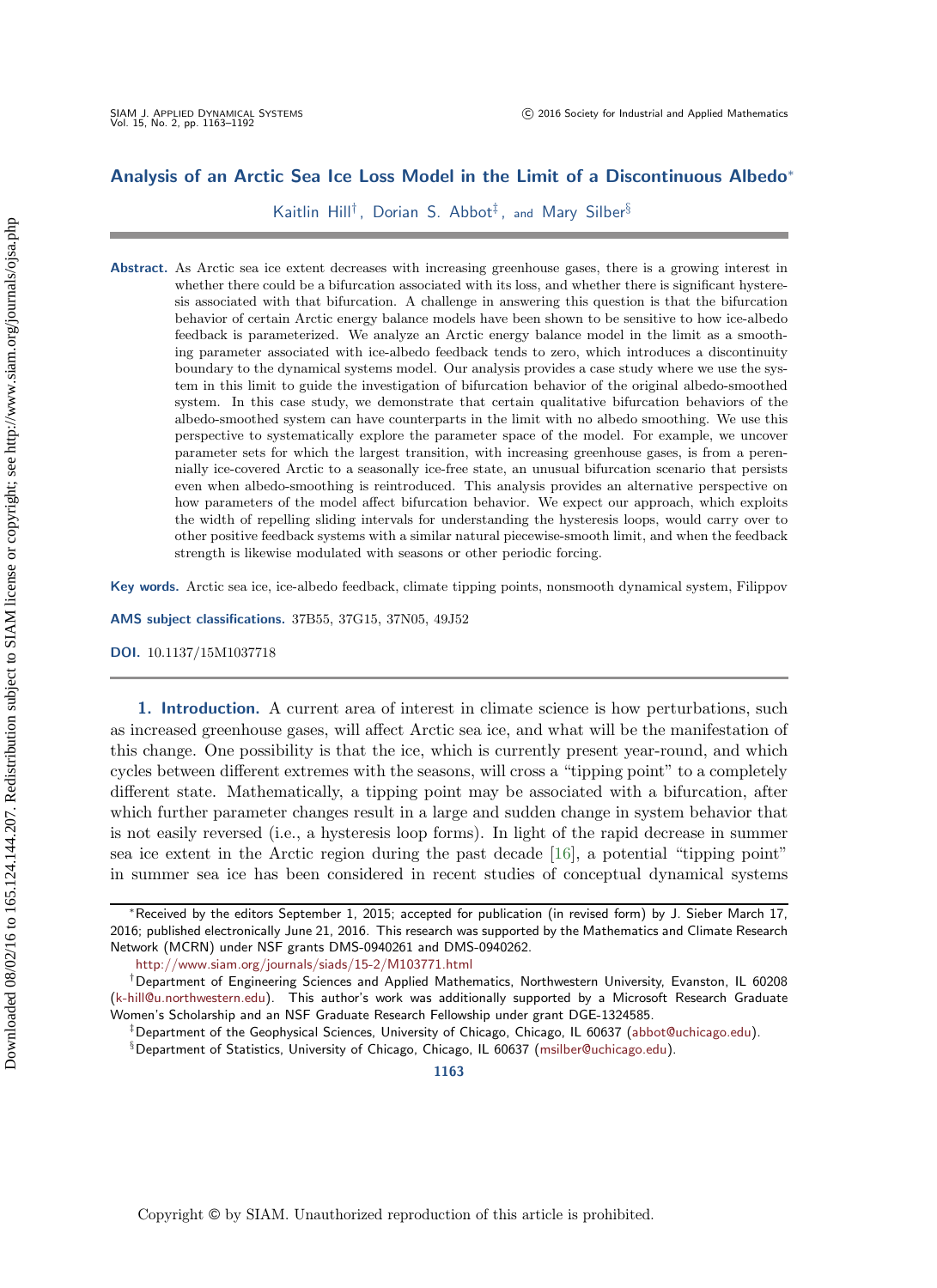models [\[1,](#page-28-0) [7,](#page-29-1) [8,](#page-29-2) [27\]](#page-29-3). Tipping points have also been extensively investigated in large-scale global climate models, which examine the loss of sea ice from the Arctic region in the coming decades under various greenhouse gas emission scenarios [\[3,](#page-28-1) [11,](#page-29-4) [15,](#page-29-5) [26\]](#page-29-6).

In this paper we analyze a single-column energy balance model for the Arctic region, originally proposed by Eisenman and Wettlaufer [\[7\]](#page-29-1) (hereafter EW09) as a simple conceptual framework for investigating the role sea ice thermodynamics may play in bifurcations associated with the loss of Arctic sea ice. Their model took the form of a nonautonomous, one-degree-of-freedom ordinary differential equation, which captured the yearly variation in solar forcing, averaged over the Arctic region, as well as seasonal variations in heat transport from lower latitudes into the Arctic. It incorporated the classic "ice-albedo feedback," a positive feedback mechanism that can lead to coexisting stable states: one state represents a perennially ice-covered Arctic with high albedo (i.e., high reflectivity), and the other a perennially ice-free Arctic with low albedo [\[21\]](#page-29-7). Their model also incorporated the sea ice self-insulation feedback, a thermodynamic feedback mechanism where thicker ice insulates itself better. EW09 used their model to show how sea ice self-insulation, which allows thin ice to grow more rapidly than thick ice, may mitigate, to a degree, positive ice-albedo feedback effects. Their model shows a smooth transition, under increases in atmospheric greenhouse gases, from a stable perennially ice-covered Arctic to a stable seasonally ice-free state.

The model in EW09 evolves an energy density  $E(t)$  that is measured relative to an ocean mixed layer at the freezing point; when  $E < 0$ , E represents the average Arctic sea ice thickness, and when  $E > 0$  it represents a mean temperature of the Arctic ocean mixed layer. As the energy fluxes change with the state of the system (ice vs. ocean), this conceptual framework leads naturally to a formulation of the problem as a piecewise-smooth (PWS) continuous dynamical system [\[24\]](#page-29-8): across the "discontinuity boundary" at  $E = 0$ , the vector field is Lipschitz continuous but not differentiable. However, in the limit where we take the albedo function to be piecewise-constant, the vector field is generally not continuous across this boundary. Incorporating a piecewise-constant albedo function is a standard approximation exploited in analytic studies of energy balance models first developed to investigate planetary energy balance; in such studies the albedo jumps between high and low values at the latitude of the ice cap boundary [\[4,](#page-28-2) [20,](#page-29-9) [23\]](#page-29-10). In our investigation a boundary in phase space is crossed when the sea ice is lost and then again when it is recovered over the course of the yearly cycle of a seasonally ice-free solution. We focus our analysis on the key role this discontinuity boundary plays in the bifurcation structure of the problem. For a review of PWS systems and bifurcations involving discontinuity boundaries, see [\[6\]](#page-29-11).

EW09 modeled the transition between when the Arctic is ice-covered and ice-free by introducing a smoothing energy scale parameter  $\Delta E$  over which the albedo transitions smoothly between a high value (for sea ice) and a low value (for open ocean). The smooth albedo transition is meant to parameterize the spatial variation of ice and capture the albedo dependence on ice thickness [\[7\]](#page-29-1). However, model results are sensitive to the size of this energy range: transitions between solution states, via pairs of saddle-node bifurcations, are easily "smoothed out" by increasing the energy range  $\Delta E$  in the albedo transition [\[7\]](#page-29-1). We take this parameter to zero to formulate our system. An immediate consequence of removing  $\Delta E$  from the albedo function is that the resulting system then admits "sliding regions," which classify it as a Filippov system [\[9\]](#page-29-12). In general, a Filippov system is one for which the flow components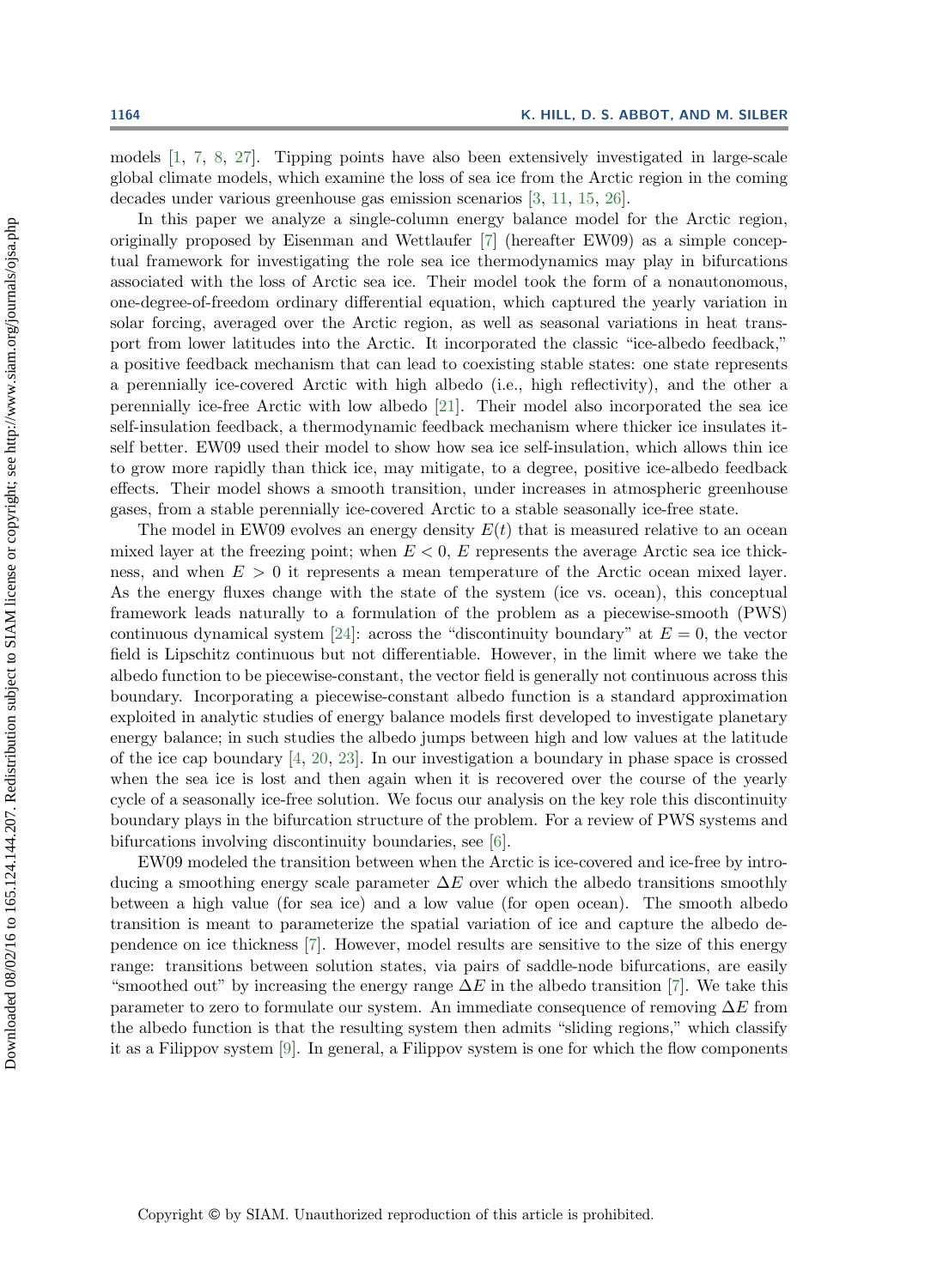normal to the discontinuity boundary at a point may have opposite signs on either side of the boundary. When this occurs a trajectory may "slide" along the boundary through so-called sliding regions [\[6\]](#page-29-11). Specifically, if we introduce time as a dynamical variable to render the model of EW09 an autonomous system, then it takes the form

(1.1) 
$$
\frac{dE}{dt} = \begin{cases} G_{+}(\tau, E), & E > 0, \\ G_{-}(\tau, E), & E < 0, \end{cases}
$$

$$
\frac{d\tau}{dt} = 1.
$$

Here  $G_+$  and  $G_-$  are period-one functions of  $\tau$ , which is measured in units of years.  $E = 0$ represents a discontinuity boundary in the  $(\tau, E)$ -phase plane. Note that the dynamics in the  $E = 0$  boundary have not been fully specified in the above formulation; this ambiguity in the dynamics is inconsequential for evolving a solution through the discontinuity boundary *provided* that  $dE/dt$  has the same sign as  $E \to 0^+$  as for  $E \to 0^-$ . However, for the model of EW09 in the Filippov limit, there are necessarily intervals of  $\tau$  for which  $G_+(\tau, E)$  and  $G_{-}(\tau,E)$  have opposite signs as  $E \to 0^+$  and  $E \to 0^-$ , respectively. These  $\tau$  intervals are associated with "repelling sliding intervals" in the model, as  $dE/dt > 0$  for  $E \rightarrow 0^+$  and  $dE/dt < 0$  for  $E \to 0^-$ . Uniqueness of solutions with initial conditions in such sliding intervals is manifestly violated [\[6\]](#page-29-11). Solutions that enter repelling sliding intervals have the property that they may slide, for an indeterminate time, before either jumping off the discontinuity boundary in either direction or reaching the end of the sliding interval. (Note that the maximum amount of time a solution may slide is equal to the width of the sliding interval, since solutions  $E(\tau)$ evolve  $\tau$  according to  $d\tau/dt = 1$ . In this way the lack of uniqueness leads to families of solutions that interact with the sliding intervals. These families of nonunique solutions, when omitted from the analysis, create "gaps" in the bifurcation diagram where solution branches become discontinuous.

Our analysis contributes a new case study of how the Filippov limit of a dynamical system, where the vector field is discontinuous and which here is easier to analyze in closed form, can be utilized to determine properties of the original continuous system. The qualitative comparison between a smooth system and its nonsmooth counterpart has been of significant recent interest in the context of applications [\[10,](#page-29-13) [17\]](#page-29-14) as well as in general mathematical investigations that consider either "smoothing out" a PWS system [\[12,](#page-29-15) [13,](#page-29-16) [25\]](#page-29-17) or transforming a smooth system into a PWS one [\[5\]](#page-28-3). We explore how the relative widths of the sliding intervals affect the bifurcation structure, which provides insight into how model parameters impact the transition from an ice-covered to an ice-free Arctic. For example, we show that a small hysteresis loop, involving seasonally ice-free states and associated with the loss of perennial ice, can be moved along the seasonal solution branch by varying the relative widths of the sliding intervals. In particular, it can be moved so that it is associated with the loss of the perennially *ice-free* Arctic state rather than the perennially *ice-covered* Arctic state. Additionally, we use insight gained from this perspective to determine regions of parameter space where the transition from an ice-covered to a seasonally ice-free Arctic is large.

This paper is organized as follows. Section [2](#page-3-0) describes the original formulation of the Eisenman and Wettlaufer model [\[7\]](#page-29-1), as well as variations on it [\[1,](#page-28-0) [8\]](#page-29-2), and introduces our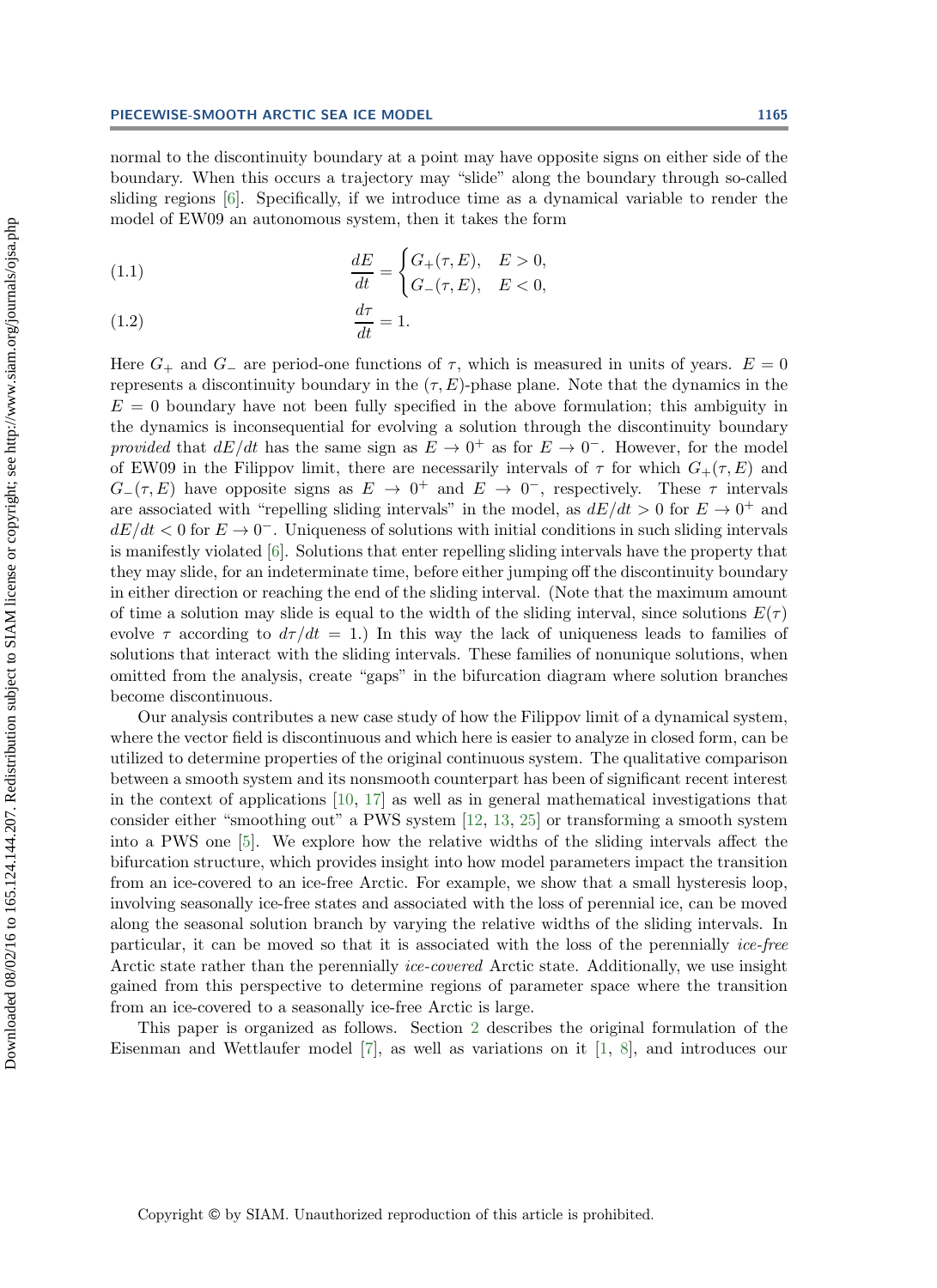general Filippov formulation of the model. In section [3](#page-7-0) we derive, in turn, the existence and stability conditions for the three types of periodic solutions: perennially ice-free, perennially ice-covered, and seasonally ice-free. Section [4](#page-12-0) presents a case study using the model given in [\[8\]](#page-29-2). In this case study we compare numerical bifurcation diagrams for the albedo-smoothed system with analytical bifurcation diagrams for the corresponding Filippov system, and we explore the various parameters and how they impact the bifurcation structure in an alternative manner to previous parameter studies of the model. A summary and discussion of our results concludes the paper in section [5.](#page-20-0)

<span id="page-3-0"></span>**2. Model description.** The model developed in EW09 is an energy balance model, where the energy per unit surface area,  $E$ , is measured relative to an Arctic ocean mixed layer at the freezing point. An increase in the energy density relative to this baseline leads to warming of the mixed layer to a temperature  $T \propto E$  above the freezing point, while a decrease in the energy density leads to sea ice growth to an ice thickness  $h_i \propto -E$ . Specifically, the state variable  $E$  in EW09 has the physical interpretation that

<span id="page-3-1"></span>(2.1) 
$$
E = \begin{cases} -L_i h_i, & E < 0, \\ C_s T, & E \ge 0, \end{cases}
$$

where the proportionality constants,  $L_i$  and  $C_s$ , correspond to the latent heat of fusion for sea ice and the ocean heat capacity per unit surface area, respectively.

The evolution equation for  $E(t)$  in EW09 is derived by considering heat flux balances at the surface, and it takes the form [\[7\]](#page-29-1)

<span id="page-3-2"></span>(2.2) 
$$
\frac{dE}{dt} = (1 - \alpha(E)) F_S(t) - (F_0(t) + F_T(t)T(t, E)) + F_B - \nu_0 \mathcal{H}(-E)E.
$$

The energy source term  $(1 - \alpha(E))F_S(t)$  represents the absorbed incoming radiation, where  $F_S(t)$  is the solar radiation flux, averaged over the Arctic region, and  $(1-\alpha(E))$  is the fraction of the incoming radiation absorbed  $(\alpha(E))$  is the albedo). The energy loss term  $(F_0(t) +$  $F_T(t)T(t, E)$  represents outgoing radiation, which increases with the surface temperature  $T(t, E)$ ; it has been linearized about the freezing point  $T = 0$ . The flux terms  $F<sub>S</sub>(t)$ ,  $F<sub>0</sub>(t)$ , and  $F_T(t)$  are all periodic with period 1 year. Here  $F_B$  represents a small, constant basal heat flux into the Arctic mixed layer/sea ice from the deep ocean. The term  $\nu_0\mathcal{H}(-E)E$  captures sea ice transport out of the Arctic, where  $\mathcal{H}(x)$  is the Heaviside function; this term is only present if there is sea ice. In EW09, the albedo function smoothly transitions from its ice value  $(\alpha_i)$  to its ocean mixed layer value  $(\alpha_{ml})$  and is given by

<span id="page-3-3"></span>(2.3) 
$$
\alpha(E) = \frac{\alpha_{ml} + \alpha_i}{2} + \frac{\alpha_{ml} - \alpha_i}{2} \tanh\left(\frac{E}{\Delta E}\right),
$$

where  $\Delta E$  is the previously mentioned energy scale for smoothing.

Sea ice thermodynamics enters the model in EW09 by the surface temperature function  $T(t, E)$ , which depends on the state of the ice/mixed layer:

$$
T(t, E) = \begin{cases} E/C_s, & E \ge 0, \\ 0, & E < 0, \\ \left(\frac{(1-\alpha_i)F_S(t) - F_0(t)}{F_T(t)}\right) \left(\frac{E}{E - k_i L_i / F_T(t)}\right), & E < 0, \\ \left(\frac{(1-\alpha_i)F_S(t) - F_0(t)}{F_T(t)}\right) \left(\frac{E}{E - k_i L_i / F_T(t)}\right), & E < 0, \\ \left(\frac{E - E}{E - k_i L_i / F_T(t)}\right) \left(\frac{E}{E - k_i L_i / F_T(t)}\right), & E < 0, \\ \left(\frac{E - E}{E - k_i L_i / F_T(t)}\right) \left(\frac{E - E}{E - k_i L_i / F_T(t)}\right), & E < 0, \\ \left(\frac{E - E}{E - k_i L_i / F_T(t)}\right) \left(\frac{E - E}{E - k_i L_i / F_T(t)}\right), & E < 0, \\ \left(\frac{E - E}{E - k_i L_i / F_T(t)}\right) \left(\frac{E - E}{E - k_i L_i / F_T(t)}\right), & E < 0, \\ \left(\frac{E - E}{E - k_i L_i / F_T(t)}\right) \left(\frac{E - E}{E - k_i L_i / F_T(t)}\right), & E < 0, \\ \left(\frac{E - E}{E - k_i L_i / F_T(t)}\right) \left(\frac{E - E}{E - k_i L_i / F_T(t)}\right), & E < 0, \\ \left(\frac{E - E}{E - k_i L_i / F_T(t)}\right) \left(\frac{E - E}{E - k_i L_i / F_T(t)}\right), & E < 0, \\ \left(\frac{E - E}{E - k_i L_i / F_T(t)}\right) \left(\frac{E - E}{E - k_i L_i / F_T(t)}\right), & E < 0, \\ \left(\frac{E - E}{E - k_i L_i / F_T(t)}\right) \left(\frac{E - E}{E - k_i L_i / F_T(t)}\right), & E < 0, \\ \left(\frac{E - E}{E - k_i L_i / F_T(t)}\right) \left(\frac{E - E}{E - k_i L_i / F_T(t)}\right), & E < 0, \\ \left(\frac{E - E}{E - k_i L_i / F_T(t)}\right) \left(\frac{E - E}{E - k_i L_i / F_T(t)}\right), & E < 0, \\ \left(\frac{E - E}{E - k_i L_i / F_T(t)}\right) \left(\frac{E - E}{E
$$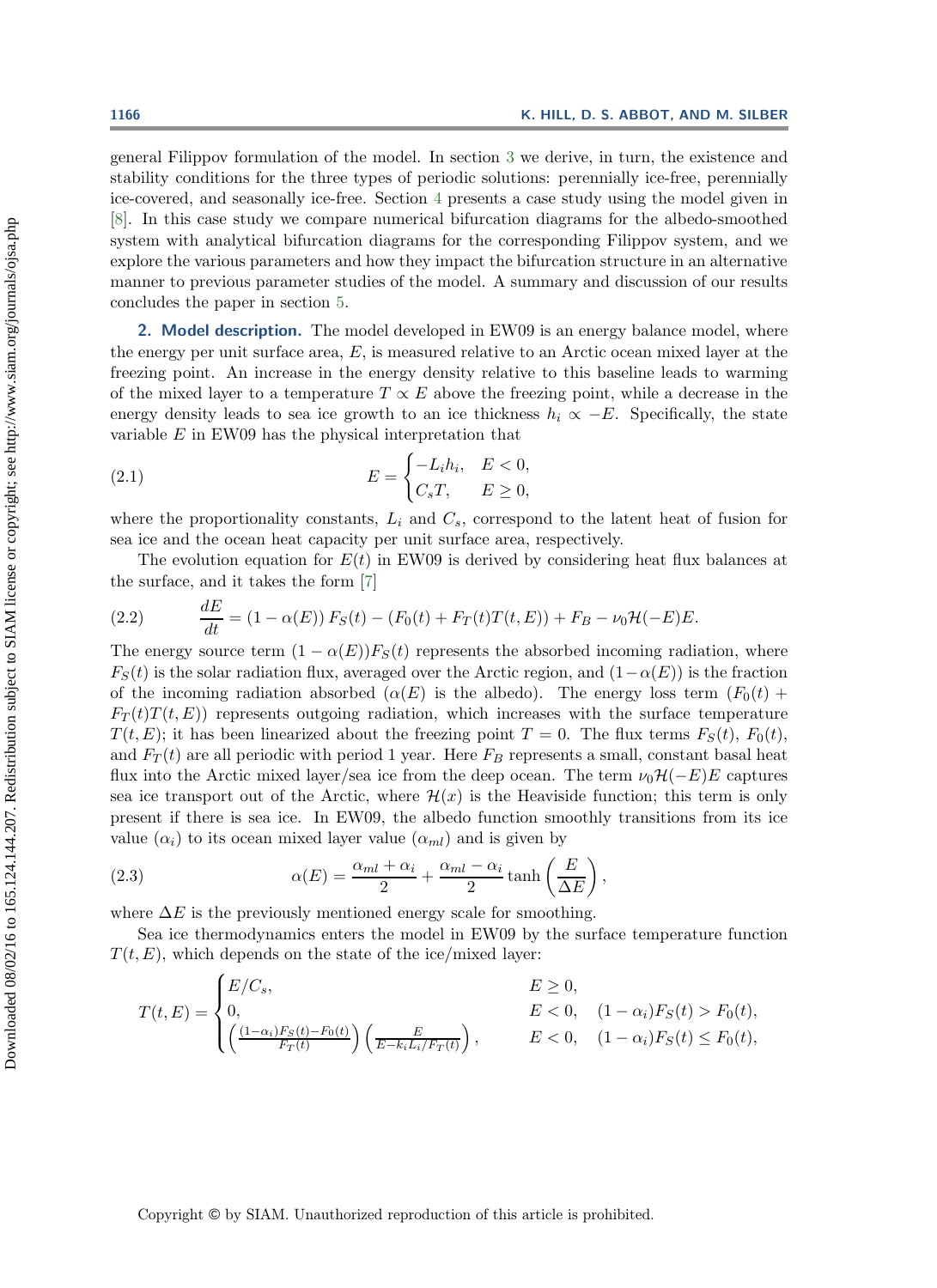where  $k_i$  is the thermal conductivity of sea ice. Note that when  $E \geq 0$ , no sea ice is present, so T is determined by  $(2.1)$ . When  $E < 0$ , sea ice is present, and T depends on whether or not the ice is melting at the surface. When the outgoing radiation exceeds the incoming radiation  $((1 - \alpha_i)F_S(t) \leq F_0(t))$ , surface temperature depends on the thickness of the sea ice,  $h_i \propto -E$ , and it is determined, in a large Stefan number approximation, from surface flux balance,  $k_i T / h_i = (1 - \alpha_i) F_S(t) - F_0(t) - F_T(t) T$ . (See [\[7\]](#page-29-1) for more details.) On the other hand, when  $E < 0$  and incoming exceeds outgoing radiation, the ice is melting, and in a large Stefan number approximation the surface temperature immediately warms to the melting point, defined here to be  $T = 0$ .

A variation of the model in EW09, due to Abbot, Silber, and Pierrehumbert [\[1\]](#page-28-0), replaces the seasonally varying  $F_0(t)$  with a state-dependent model and incorporates possible effects due to cloud cover into the albedo function. In another variation, Eisenman [\[8\]](#page-29-2) simplified the EW09 model by introducing a sinusoidal approximation for each of the seasonally varying terms  $F<sub>S</sub>(t)$  and  $F<sub>0</sub>(t)$ , while neglecting any seasonal variations of  $F<sub>T</sub>(t)$  in [\(2.2\)](#page-3-2). This is the version of the model that we use in our case study in section [4.](#page-12-0)

Our analysis is based on these Arctic sea ice models in the following form:

<span id="page-4-0"></span>(2.4) 
$$
\frac{dE}{dt} = F(\tau, E) - BT(\tau, E),
$$

$$
\frac{d\tau}{dt} = 1,
$$

where after suitable nondimensionalization of  $E[8]$  $E[8]$ , the surface temperature is given by

<span id="page-4-2"></span>(2.5) 
$$
T(\tau, E) = \begin{cases} E, & E \ge 0, \\ 0, & E < 0, \\ \frac{F}{B} \left( \frac{E}{E - \zeta} \right), & E < 0, \\ F & E < 0, \end{cases} \quad F \ge 0,
$$

where  $\zeta > 0$  is a dimensionless thermodynamic parameter associated with sea ice. This is the form of [\(2.2\)](#page-3-2) from EW09 in the case that basal heat transport and sea ice transport out of the Arctic are neglected, i.e.,  $F_B = \nu = 0$ . Moreover, we have neglected any temporal variation of  $F_T(t)$  in [\(2.2\)](#page-3-2) by replacing it with the constant B. (Similar approximations were made in some numerical simulation results in [\[8\]](#page-29-2).) Note that although  $T(\tau, E)$  is piecewise-defined, it is Lipschitz continuous, so it does not contribute to the discontinuity in the vector field at  $E=0.$ 

In the limit of no albedo-smoothing,  $F(\tau, E)$  in [\(2.4\)](#page-4-0) is given by

<span id="page-4-1"></span>(2.6) 
$$
F(\tau, E) = \begin{cases} (1 + \Delta \alpha) \mathcal{F}_s(\tau) - \mathcal{F}_{l,+}(\tau) \equiv F_+(\tau), & E > 0, \\ (1 - \Delta \alpha) \mathcal{F}_s(\tau) - \mathcal{F}_{l,-}(\tau) \equiv F_-(\tau), & E < 0, \end{cases}
$$

where  $F_{+}(\tau)$  are (nondimensionalized) period-one functions of  $\tau$ . The albedo function here is the limit as  $\Delta E \rightarrow 0$  of the albedo function after nondimensionalization in [\[8\]](#page-29-2); the term

<span id="page-4-3"></span>(2.7) 
$$
\Delta \alpha \equiv \frac{\alpha_i - \alpha_{ml}}{2(1 - (\alpha_i + \alpha_{ml})/2)} \in [0, 1]
$$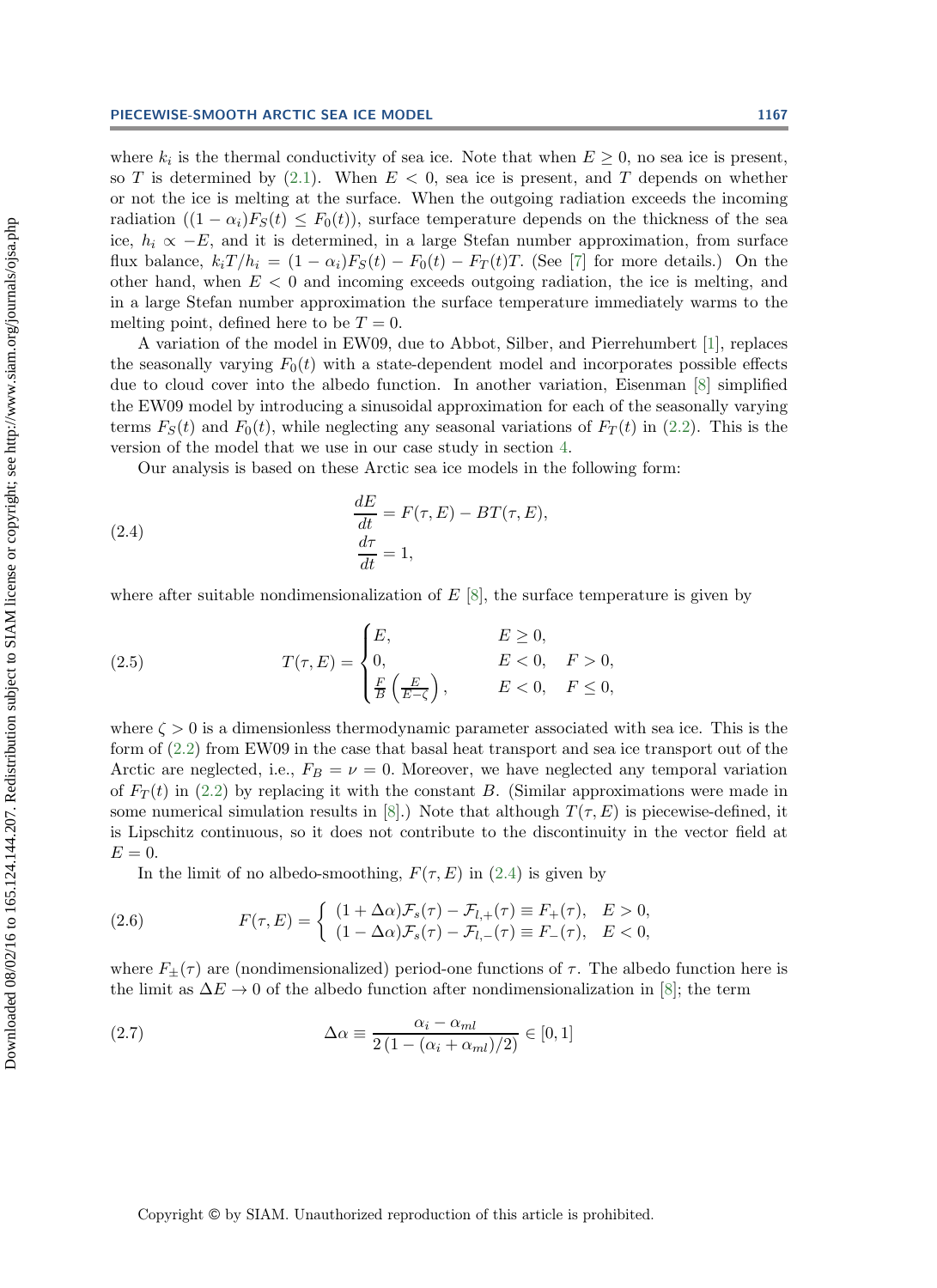represents the difference between the ice and ocean mixed layer albedos, scaled as part of the nondimensionalization process by twice the mean coalbedo (coalbedo =  $1 -$  albedo), which is approximately 1. The fluxes  $\mathcal{F}_s(\tau)$  and  $\mathcal{F}_{l,\pm}(\tau)$  characterize incoming shortwave and outgoing longwave radiation terms, respectively, akin to  $F_S(t)$  and  $F_0(t)$  in [\(2.2\)](#page-3-2). The subscript  $\pm$  on the outgoing longwave radiation term indicates that it may depend on whether there is ice in the Arctic or not (e.g., as in the variations of the model of EW09 investigated by Abbot, Silber, and Pierrehumbert [\[1\]](#page-28-0)). In our case study in section [4](#page-12-0) we use

$$
(2.8)\ \ F(\tau,E) = \begin{cases} F_{+}(\tau) \equiv (1 + \Delta \alpha)(1 - S_a \cos(2\pi \tau)) - (L_m + L_a \cos(2\pi(\tau - \phi))), & E > 0, \\ F_{-}(\tau) \equiv (1 - \Delta \alpha)(1 - S_a \cos(2\pi \tau)) - (L_m + L_a \cos(2\pi(\tau - \phi))), & E < 0, \end{cases}
$$

which was generated by taking the limit as  $\Delta E \rightarrow 0$  of  $F(\tau, E)$  from [\[8\]](#page-29-2),

<span id="page-5-0"></span>(2.9) 
$$
F(\tau, E) = (1 + \Delta \alpha \tanh(E/\Delta E))(1 - S_a \cos(2\pi \tau)) - (L_m + L_a \cos(2\pi(\tau - \phi))).
$$

This represents a sinusoidal approximation to the periodic functions  $F<sub>S</sub>(t)$  and  $F<sub>0</sub>(t)$  from EW09 [\[8\]](#page-29-2). We note that  $L_m$ , the annual mean outgoing longwave radiation when  $T = 0$ , decreases as greenhouse gas concentrations increase [\[8\]](#page-29-2) and is the parameter we vary in our bifurcation studies.

<span id="page-5-1"></span>The general system we consider can be summarized by combining  $(2.4)$ – $(2.6)$ :

(2.10) 
$$
\frac{dE}{dt} = \begin{cases} F_{+}(\tau) - BE(\tau), & E > 0, \\ F_{-}(\tau), & E < 0, \\ \zeta F_{-}(\tau) / (\zeta - E(\tau)), & E < 0, \\ \frac{d\tau}{dt} = 1. \end{cases} \quad E_{+}(\tau) = 0,
$$

We will refer to this system as the "Filippov system," and we will refer to the original system with albedo smoothing, i.e.,  $\Delta E \neq 0$  in [\(2.9\)](#page-5-0), as the "albedo-smoothed system." There are three possible discontinuity boundaries in this system: one at  $E = 0$  that is a result of the albedo jump, and two corresponding to roots of  $F_-(\tau)$ , which are associated with changes in the thermodynamics between growing and melting sea ice. Across each  $F_ = 0$  boundary the slope of solution trajectories jumps for  $E < 0$  solutions. For our purposes, though, these boundaries associated with  $F_ = 0$  are benign, in the sense that trajectories cross them with transverse speed given by  $d\tau/dt = 1$ . In contrast, the discontinuity boundary  $E = 0$  associated with the albedo jump may introduce sliding regions; our analysis will focus on how solutions interact with these. Solution behavior on either side of the discontinuity boundary at  $E = 0$ is characterized through  $F_{\pm}(\tau)$ , given by [\(2.6\)](#page-4-1). The time intervals for which  $F_{+}(\tau) \ge 0$  and  $F_-(\tau) \leq 0$  correspond to repelling sliding intervals for the Filippov dynamical system [\(2.10\)](#page-5-1). These time intervals, one in spring and one in autumn, are indicated by shading in Figure [1.](#page-6-0) Note that the thermodynamic parameter  $\zeta$  and the parameter B from [\(2.10\)](#page-5-1) do not enter into determining the intervals of sliding. The discontinuity boundaries meet at values where  $E = 0$ and  $F_-=0$  (e.g., the points  $(t_b, 0)$  and  $(t_c, 0)$  in Figure [1\)](#page-6-0). Since the  $F_-=0$  boundaries are "crossing regions" they do not interfere with the crossing or sliding behavior on the  $E = 0$ boundary at these points.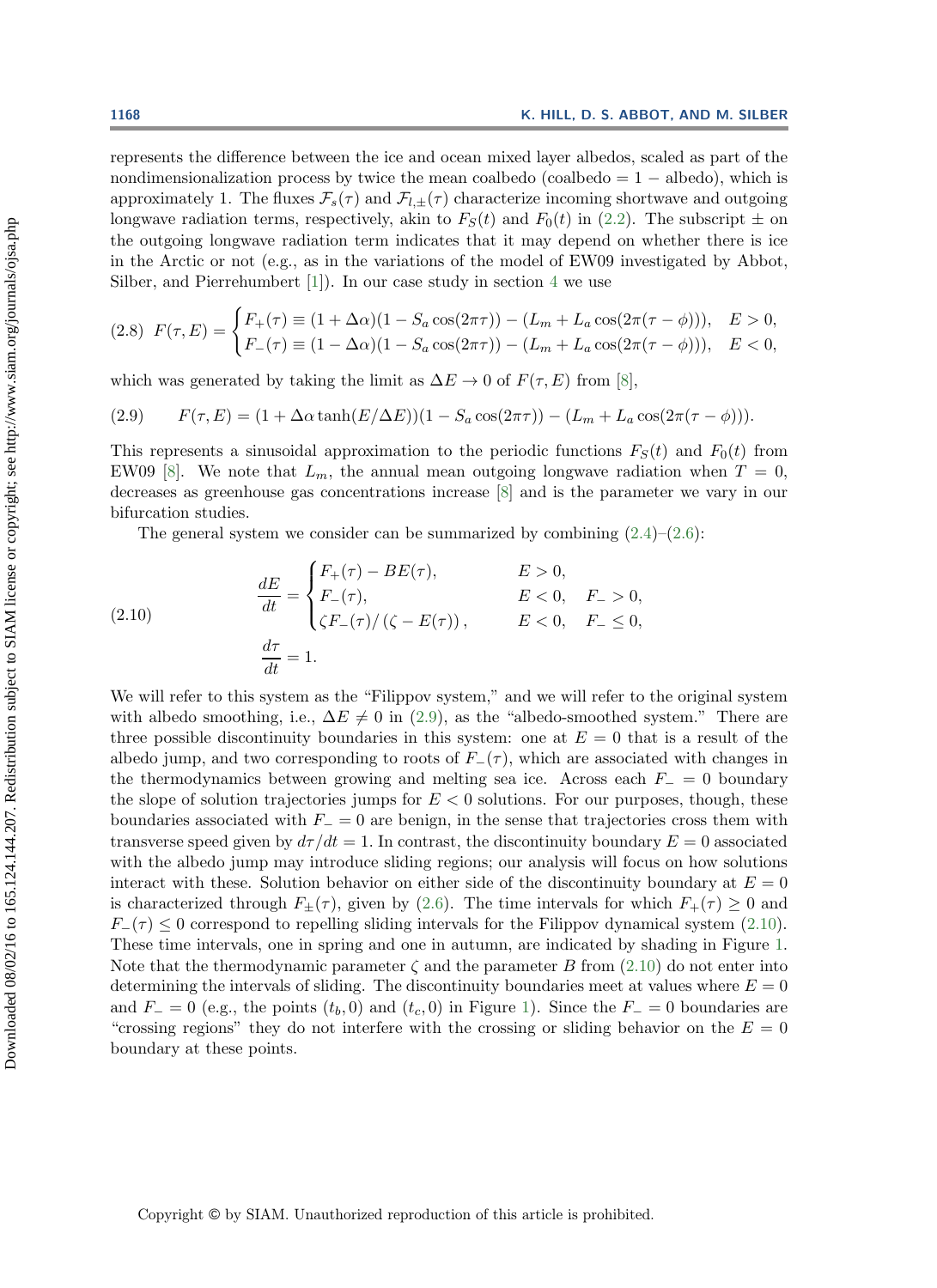<span id="page-6-0"></span>

**Figure 1.** (a) Sample plot of  $F_+(\tau)$  (solid red curve), which applies for  $E > 0$ , and  $F_-(\tau)$  (dashed blue curve) for  $E < 0$ , from [\(2.6\)](#page-4-1) over one period of the seasonal forcing in EW09 [\[7\]](#page-29-1), after nondimensionalization. Repelling sliding intervals are shaded; triangles indicate the point where a trajectory may enter a sliding interval. For perennially ice-free solutions,  $t_a$  is when the minimum of  $E(t)$  occurs as  $E \to 0^+$ . For perennially ice-covered solutions, ice ablation initiates and terminates at  $t<sub>b</sub>$  and  $t<sub>c</sub>$ , respectively. For seasonally ice-free solutions, we show in section [3](#page-7-0) that  $t_a$  is the last possible freezing time and  $t_c$  is the last possible melting time. (b),(c) Blow-up of the direction field for the nondimensionalized EW 09 model near the sliding intervals; nullclines are given in red for  $E > 0$  and blue for  $E < 0$ . Shaded regions represent the sliding intervals  $S_1 \equiv [t_a, t_b]$ , associated with "spring," and  $S_2 \equiv [t_c, t_d]$ , associated with "autumn."

Note that the only way for a solution trajectory to enter a repelling sliding interval is if  $E = 0$  at the start of a sliding interval (e.g., if  $E \to 0^+$  as  $\tau \to t_a$  or if  $E \to 0^-$  as  $\tau \to t_c$  in Figure [1\)](#page-6-0). A technique called "Filippov's convex method" can be used to define the behavior of the solution in the boundary when it is sliding [\[9\]](#page-29-12). This method can in general reveal diverse phenomena such as equilibria of the sliding flow [\[6\]](#page-29-11), but in our case it produces trivial sliding motion  $\langle dE/dt, d\tau/dt \rangle = \langle 0, 1 \rangle$  due to the system dynamics  $d\tau/dt = 1$ .

We do not consider the possibility of "attracting sliding intervals" for this model since the primary source of discontinuity in the vector field is due to the albedo jump  $\Delta \alpha > 0$ at  $E = 0$ , i.e., through the contribution  $(1 \pm \Delta \alpha) \mathcal{F}_s(\tau) \geq 0$  to [\(2.6\)](#page-4-1). This contribution is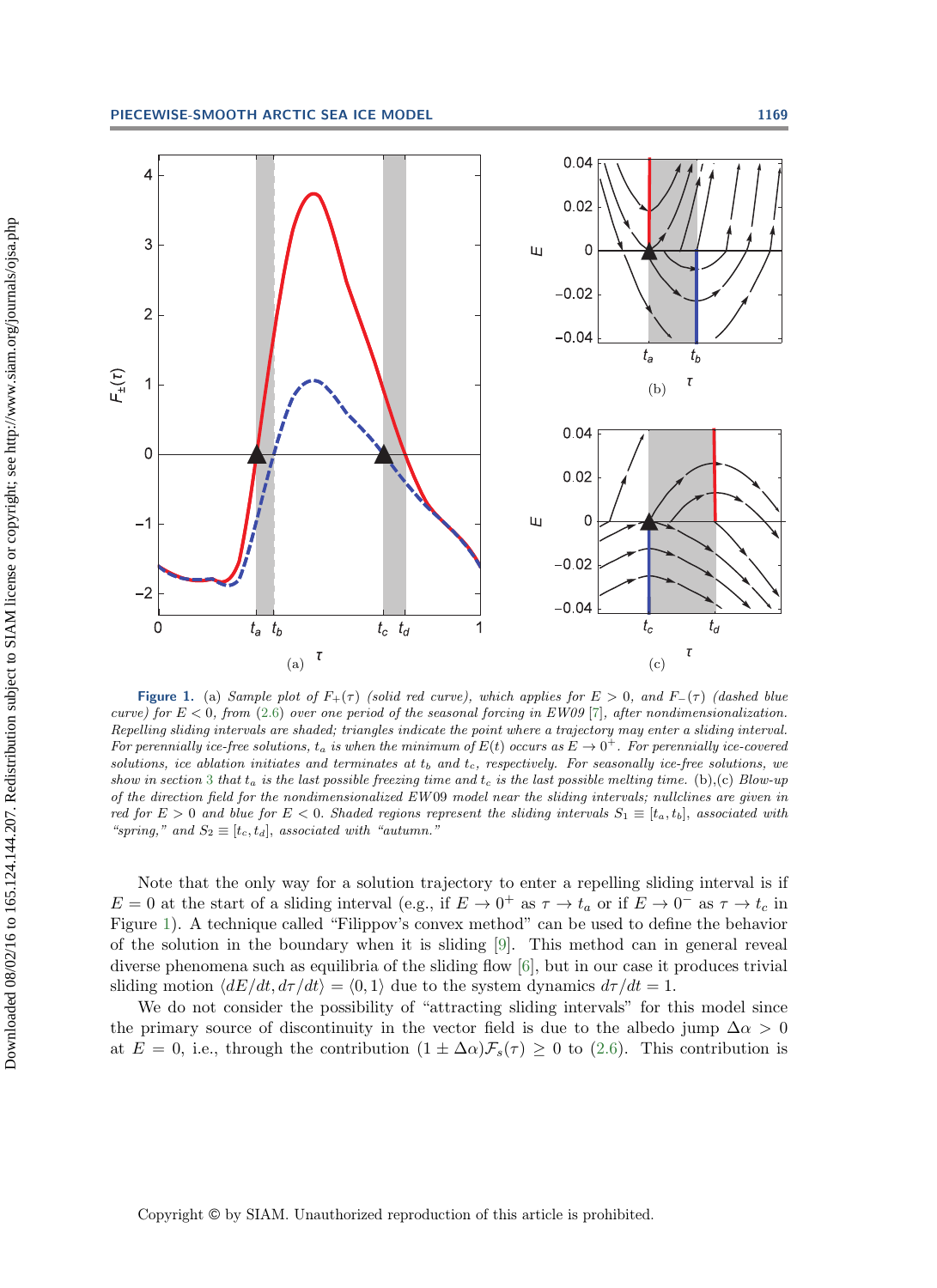enough to ensure that  $F_+(\tau) \geq F_-(\tau)$  over most of the yearly cycle of forcing. An attracting sliding interval would require that  $dE/dt < 0$  for  $E \to 0^+$  and  $dE/dt > 0$  for  $E \to 0^-$ , which would require  $F_+(\tau) < F_-(\tau)$  over some  $\tau$ -interval. Attracting sliding intervals do occur, for some parameter sets, in the Filippov limit of the simplified model investigated in [\[8\]](#page-29-2), but they are a nonphysical consequence of the sinusoidal approximations used for the periodic forcing functions. For this reason we focus our bifurcation analysis in section [4](#page-12-0) on parameter sets for which attracting sliding does not occur.

<span id="page-7-0"></span>**3. Nonsliding periodic solutions.** In this section we determine the existence and stability properties of the three distinct types of periodic solutions of the Filippov system [\(2.10\)](#page-5-1):

A. Perennially ice-free  $(E(\tau) > 0$  for all  $\tau)$ .

- B. Perennially ice-covered  $(E(\tau) < 0$  for all  $\tau$ ).
- C. Seasonally ice-free  $(E(\tau))$  takes on both positive and negative values).

By virtue of their definitions the perennially ice-free  $(E > 0)$  and perennially ice-covered  $(E < 0)$  solutions avoid the discontinuity boundary  $E = 0$ . Nonetheless, the parameter space existence boundary for these solutions is determined by the condition that the minimum (maximum) value of E limits to  $E = 0$ . This limiting minimum value of  $E = 0$  occurs for perennially ice-free solutions at  $\tau = t_a$ , while the maximum value of  $E = 0$  occurs for perennially ice-covered solutions at  $\tau = t_c$ ; see Figure [1\(](#page-6-0)b),(c). In contrast the seasonally ice-free solutions necessarily cross the discontinuity boundary  $E = 0$  twice during their yearly cycle. In section [3.3](#page-10-0) we show that in addition to saddle-node bifurcations along the seasonal solution branch, these states may be destroyed, as parameters vary, when they collide with the sliding intervals at either  $(\tau, E)=(t_a, 0)$  or  $(\tau, E)=(t_c, 0)$ .

**3.1. Perennially ice-free periodic solutions.** In this section we derive conditions for the existence, stability, and uniqueness of perennially ice-free periodic solutions that do not enter the sliding interval. Specifically, we show that these solutions are always unique and stable when they exist, and that this solution branch arises via a "grazing-sliding bifurcation" [\[6\]](#page-29-11) with the discontinuity boundary  $E = 0$  at  $\tau = t_a$ . A grazing-sliding bifurcation occurs when a trajectory that resides entirely on one side of the discontinuity boundary is continuously perturbed into a trajectory that grazes the boundary at a point and, with further perturbation, may begin to slide [\[6\]](#page-29-11).

Perennially ice-free solutions satisfy  $E > 0$  for all  $\tau$ , so that based on [\(2.10\)](#page-5-1), E evolves according to

(3.1) 
$$
\frac{dE}{d\tau} = F_{+}(\tau) - BE.
$$

(For section [3](#page-7-0) we use the notation  $\frac{dE}{dr}$  for simplicity, since  $\frac{dt}{dr} = 1$ .) From this we can derive a period-one Poincaré return map, which takes an initial condition  $E_0 \equiv E(t_0)$  at time  $t_0 \in [0, 1)$ to its value one period later:

(3.2) 
$$
E(t_0 + 1) = e^{-B} [E(t_0) + e^{-Bt_0} I_+(t_0, t_0 + 1)],
$$

where

(3.3) 
$$
I_{+}(t_{0},\tau) \equiv \int_{t_{0}}^{\tau} e^{Bt} F_{+}(t) dt.
$$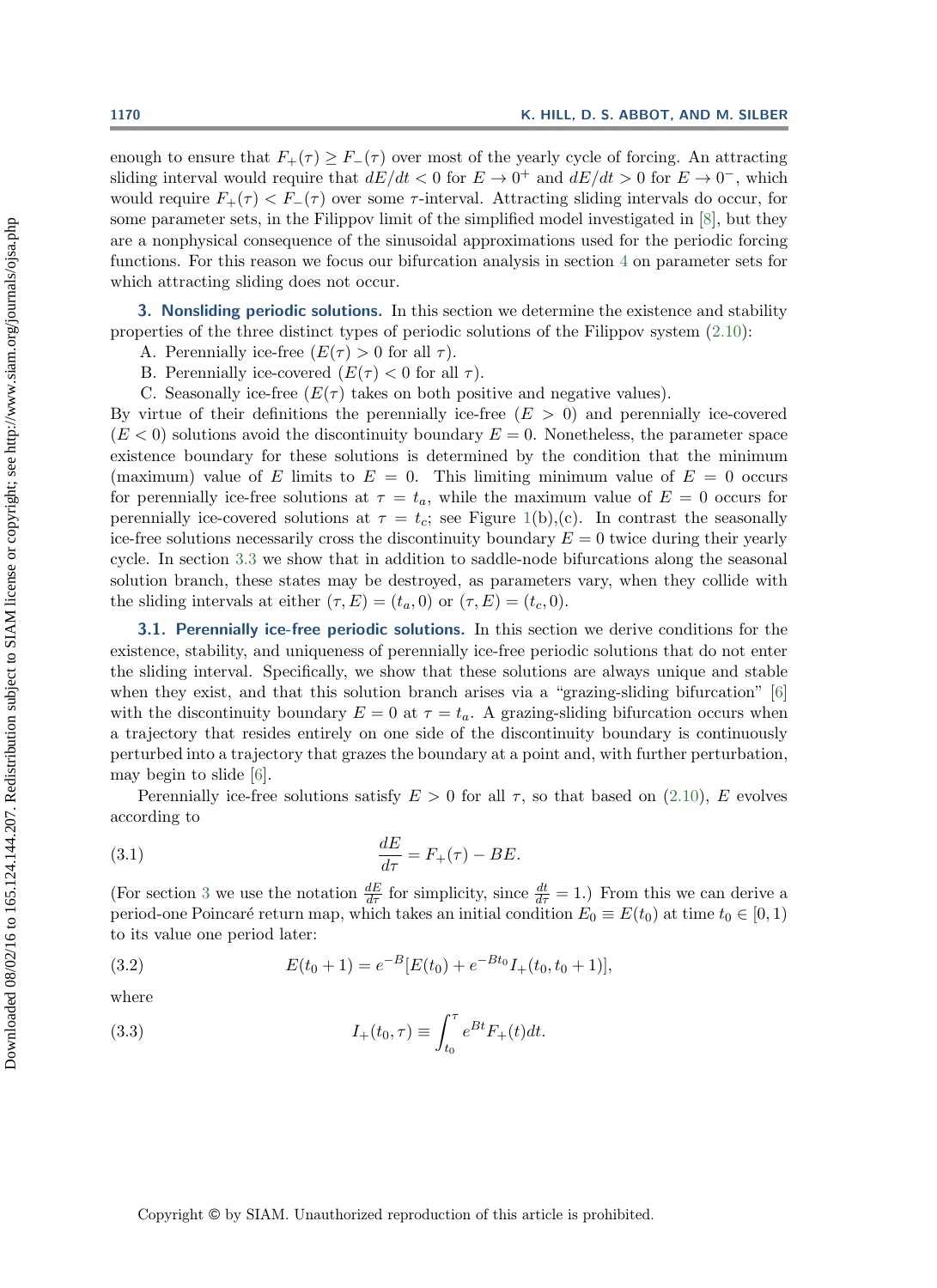(At this stage we have not chosen a preferred phase  $t_0$  for our map; it is chosen below.) Periodic solutions satisfy  $E(t_0 + 1) = E(t_0) \equiv E_0^*$ , which determines the unique initial condition for the periodic state:

<span id="page-8-0"></span>(3.4) 
$$
E_0^* = (e^B - 1)^{-1} e^{-Bt_0} I_+(t_0, t_0 + 1).
$$

The stability of this periodic state is determined by the eigenvalue of the linearized Poincaré map, which is the Floquet multiplier

(3.5) 
$$
\mu = dE(t_0 + 1)/dE(t_0) = e^{-B}.
$$

Since B is a positive constant,  $|\mu| < 1$  and the periodic solution is always stable when it exists.

Finally, we determine the existence condition for perennially ice-free solutions, which is that  $E(\tau) > 0$  for all values of  $\tau \in [t_0, t_0 + 1)$ . To do this we consider the time at which E achieves its minimum,  $t_{min}$ , and let  $E(t_{min}) \to 0$ . The conditions for a minimum, that  $\frac{dE}{d\tau} = 0$ and  $\frac{d^2E}{dr^2} > 0$ , become simply  $F_+(t_{min}) = 0$  and  $\frac{dF_+}{dr} > 0$  for  $E(t_{min}) \to 0$ , so  $t_{min} \to t_a$ . (See Figure [1\(](#page-6-0)a) for a sample plot of  $F_+(\tau)$ .) Hence we may set  $t_0 = t_{min} = t_a$  in [\(3.4\)](#page-8-0) so that perennially ice-free solutions exist provided  $E_0^* > 0$ , i.e., provided

<span id="page-8-2"></span>
$$
(3.6) \t\t I_{+}(t_{a}, t_{a} + 1) > 0,
$$

where  $t_a$  is determined from

(3.7) 
$$
F_{+}(t_{a}) = 0, \quad \frac{dF_{+}}{d\tau}(t_{a}) > 0.
$$

In this analysis of the perennially ice-free periodic solutions we have avoided the sliding intervals of the Filippov system by insisting that  $E(\tau) > 0$  for all  $\tau$ . However, the existence boundary for these solutions in parameter space corresponds to conditions where  $E(t_a) \rightarrow 0$ , which is also the unique entry point to  $S_1$ , the springtime sliding interval in Figure [1\(](#page-6-0)b). Thus the bifurcation that leads to the creation of the perennially ice-free solutions corresponds to a grazing-sliding bifurcation [\[6\]](#page-29-11). In relation to the classification of grazing-sliding bifurcations in [\[14\]](#page-29-18), this bifurcation is similar to the generic case  $TC_2$ , where a sliding periodic trajectory and a nonsliding periodic trajectory collide and annihilate each other.

**3.2. Perennially ice-covered periodic solutions.** For these periodic states,  $E(\tau) < 0$  for all  $\tau$ . We introduce a time  $t_b \in [0, 1)$  when surface ablation initiates so that  $T = 0$  in [\(2.4\)](#page-4-0), and another time  $t_c \in (t_b, t_b + 1)$  when surface temperatures next drop below the freezing point. Our focus is on periodic solutions, and we consider those over the time interval  $\tau \in [t_b, t_b + 1]$ . There are thus two phases associated with this solution: a summer phase,  $\tau \in [t_b, t_c]$ , when ice is ablating from the surface and the surface temperature is fixed at  $T = 0$ , and a winter phase when T drops below the freezing point, which occurs for  $\tau \in (t_c, t_b + 1)$ . Specifically,  $t_b$ and  $t_c$  are defined by the conditions

<span id="page-8-1"></span>(3.8) 
$$
F_{-}(t_b) = 0, \quad \frac{dF_{-}}{d\tau}(t_b) > 0,
$$

$$
F_{-}(t_c) = 0, \quad \frac{dF_{-}}{d\tau}(t_c) < 0,
$$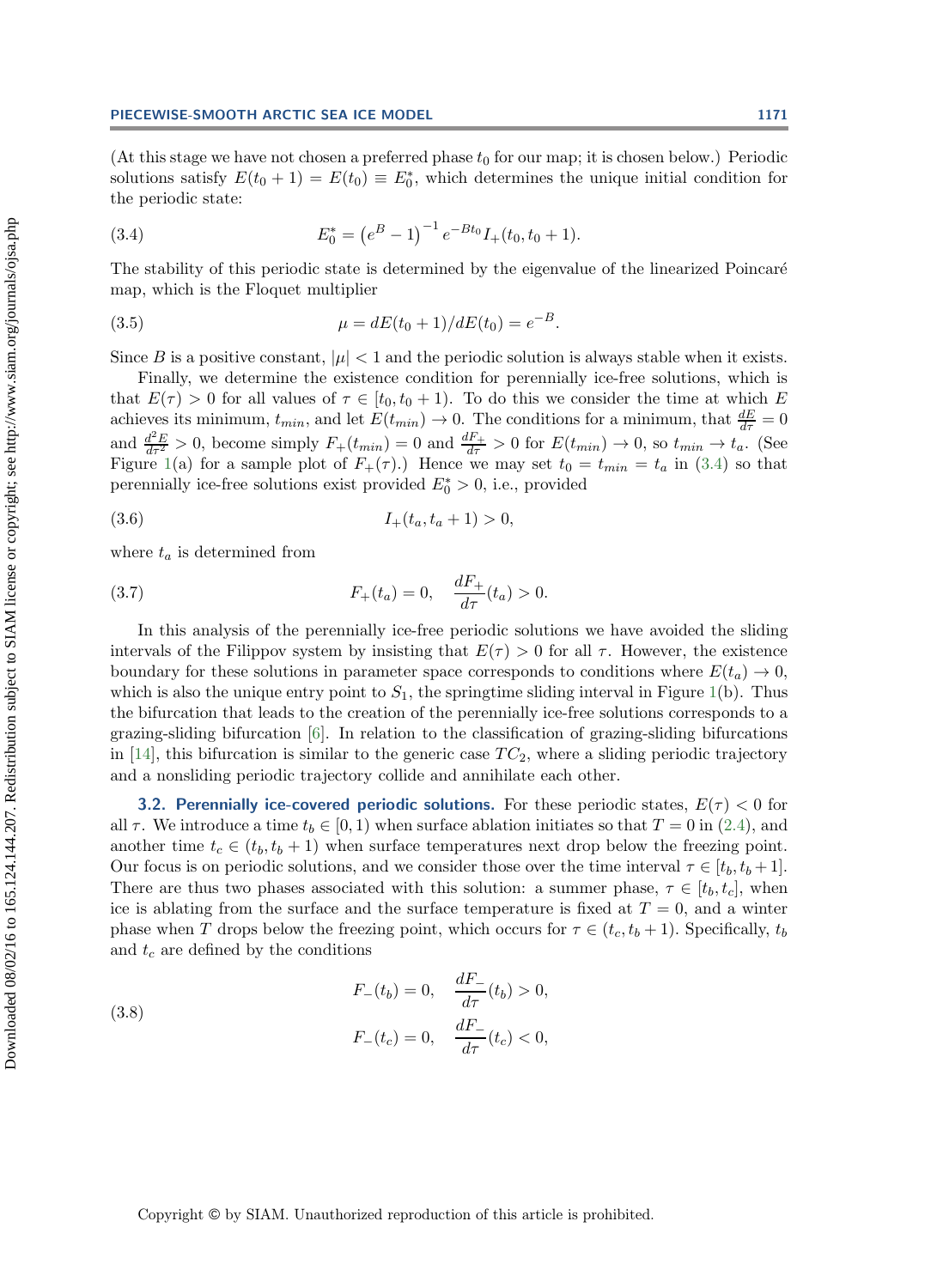as shown in Figure [1\(](#page-6-0)a). Based on these two phases,  $(2.10)$  simplifies to

(3.9) 
$$
\frac{dE}{d\tau} = \begin{cases} F_{-}(\tau), & \tau \in [t_b, t_c], \\ \frac{\zeta F_{-}(\tau)}{\zeta - E}, & \tau \in (t_c, t_b + 1). \end{cases}
$$

Note that the times  $t_b$  and  $t_c$  separate the phases when the perennial ice is melting  $(E'(\tau) > 0$ for  $\tau \in (t_b, t_c)$  from the phases when it is growing  $(E'(\tau) < 0$  for  $\tau \in (t_c, t_b + 1)$ , since  $-E$ is proportional to ice thickness when  $E < 0$ . It follows that the minimum ice thickness over the yearly cycle occurs at time  $\tau = t_c$ .

Letting  $E_b \equiv E(t_b)$  be the initial condition and  $E_c \equiv E(t_c)$ , we find the period-one Poincaré return map, given implicitly by

<span id="page-9-0"></span>(3.10) 
$$
E(t_b+1) - \frac{E(t_b+1)^2}{2\zeta} = E_b - \frac{E_c^2}{2\zeta} + \langle F_- \rangle,
$$

where

(3.11) 
$$
E_c = E_b + I_-(t_b, t_c),
$$

(3.12) 
$$
\langle F_{-} \rangle \equiv \int_{0}^{1} F_{-}(\tau) d\tau,
$$

(3.13) 
$$
I_{-}(t_{b}, t_{c}) \equiv \int_{t_{b}}^{t_{c}} F_{-}(\tau) d\tau.
$$

The initial condition for a periodic solution,  $E(t_b) = E(t_b + 1) \equiv E_b^*$ , is then

(3.14) 
$$
E_b^* = \frac{\zeta \langle F_- \rangle}{I_-(t_b, t_c)} - \frac{I_-(t_b, t_c)}{2}.
$$

We obtain the condition for a perennially ice-covered periodic state to exist by insisting that  $E < 0$  for all  $\tau \in [t_b, t_b + 1)$ . Since the minimum ice thickness occurs at  $\tau = t_c$ , we obtain the existence condition as

<span id="page-9-1"></span>(3.15) 
$$
E_c^* = \langle F_- \rangle + \frac{I_-(t_b, t_c)^2}{2\zeta} < 0,
$$

where  $E_c^*$  is the value of  $E(t_c)$  for the periodic solution beginning at  $E_b^*$ . We can confirm that this solution is stable by computing the Floquet multiplier from the map [\(3.10\)](#page-9-0). We find

(3.16) 
$$
\left. \frac{dE(t_b+1)}{dE_b} \right|_{E_b=E_b^*} = \frac{\zeta - E_c^*}{\zeta - E_b^*}.
$$

Since  $E_b^* < E_c^* < 0$  and  $\zeta$  is positive, the Floquet multiplier must be in the interval  $(0, 1)$ , and hence the solution is stable when it exists.

Again, we have avoided the sliding intervals of the Filippov system by insisting that  $E_{max} = E_c^* < 0$ . However, the existence boundary in parameter space corresponds to where  $E(t_c) \rightarrow 0$ , which is the unique entry point to  $S_2$ , the autumn sliding interval in Figure [1\(](#page-6-0)c). Thus the bifurcation that leads to the creation (or annihilation) of the perennially ice-covered solutions also corresponds to a grazing-sliding bifurcation.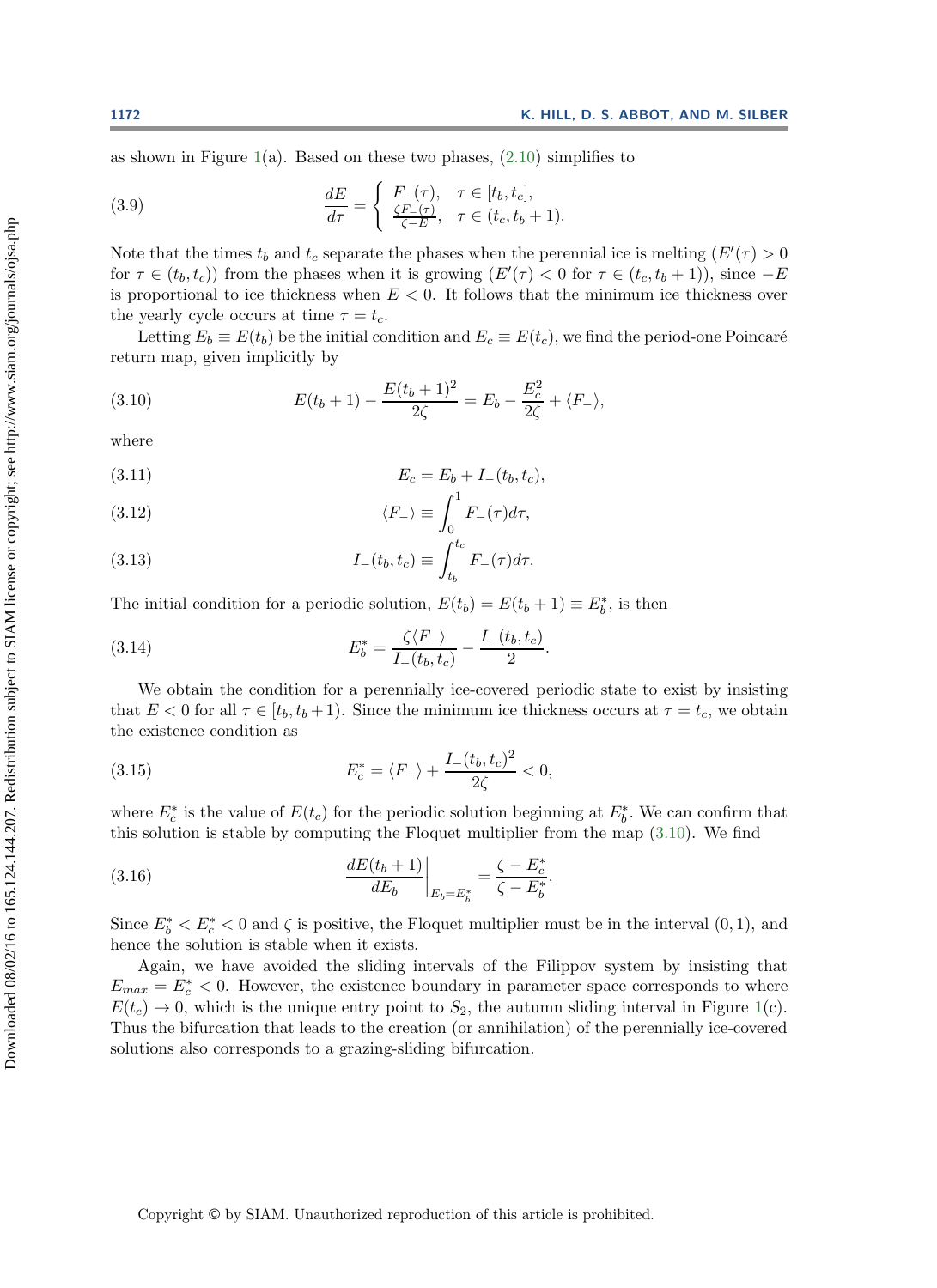#### **Table 1**

<span id="page-10-1"></span>The three thermodynamic phases of a seasonally ice-free periodic solution, and the piecewise-defined differential equation that governs the solution.

| Time         | $t_b \leq \tau \lt t_m$  |         | $t_m < \tau < t_f$            |         | $t_f < \tau < t_b + 1$ |
|--------------|--------------------------|---------|-------------------------------|---------|------------------------|
| Equation     | $\frac{dE}{d\tau}=F_{-}$ |         | $\frac{dE}{d\tau} = F_+ - BE$ |         |                        |
| <b>State</b> | $T = 0, E < 0$           | $(t_m)$ | $E=T>0$                       | $(t_f)$ | E, T < 0               |
| Ice Phase    | Ice melting              |         | No ice                        | Œ       | Ice growing            |

<span id="page-10-0"></span>**3.3. Seasonally ice-free periodic solutions.** For this state there are three thermodynamic phases, each governed by a different differential equation, and that are fully summarized by Table [1.](#page-10-1) We take as a starting time for the periodic solutions  $t<sub>b</sub>$ , when the ablation phase begins; our initial condition is  $E_b \equiv E(t_b)$ . We also introduce a "melting time"  $t_m$  when the ice-free phase starts, and a "freezing time"  $t_f$  when the ice-free phase ends. The time  $t_b$  is defined implicitly as in [\(3.8\)](#page-8-1) (see Figure [1\(](#page-6-0)a)), while  $t_m$  and  $t_f$  are defined by

(3.17) 
$$
E(t_m) = 0, \quad \frac{dE}{d\tau}(t_m) > 0,
$$

$$
E(t_f) = 0, \quad \frac{dE}{d\tau}(t_f) < 0,
$$

and are not known a priori. These times are by-products of our analysis, and they determine the fraction of the year that this seasonal state is ice-free,  $t_f - t_m$ . Note that our requirements that  $dE/d\tau > 0$  at  $\tau = t_m$  and  $dE/d\tau < 0$  at  $\tau = t_f$  ensure that this solution does not enter either sliding interval at the  $E = 0$  boundary. This follows from the property that the sliding intervals are repelling, so they may only be entered if  $dE/d\tau = 0$  at their left boundaries (see Figure [1\)](#page-6-0).

Starting with  $E_b \equiv E(t_b)$  and integrating the governing piecewise-defined differential equation through each of the phases indicated by Table [1,](#page-10-1) we find that

<span id="page-10-3"></span>(3.18)  
\n
$$
E_b = -\int_{t_b}^{t_m} F_{-}(\tau) d\tau \quad (\equiv -I_{-}(t_b, t_m)),
$$
\n
$$
0 = \int_{t_m}^{t_f} e^{Bt} F_{+}(\tau) d\tau \quad (\equiv I_{+}(t_m, t_f)),
$$
\n
$$
E(t_b + 1) - \frac{E(t_b + 1)^2}{2\zeta} = \int_{t_f}^{t_b + 1} F_{-}(\tau) d\tau \quad (\equiv I_{-}(t_f, t_b + 1)).
$$

From these we determine that a periodic solution  $E_b = E(t_b + 1) \equiv E_b^* < 0$  exists, provided we can find times  $t_m$  and  $t_f$  which solve the following implicit equations:

<span id="page-10-2"></span>(3.19) 
$$
0 = I_+(t_m, t_f),
$$

(3.20) 
$$
0 = I_{-}(t_b, t_m) + \frac{I_{-}(t_b, t_m)^2}{2\zeta} + I_{-}(t_f, t_b + 1).
$$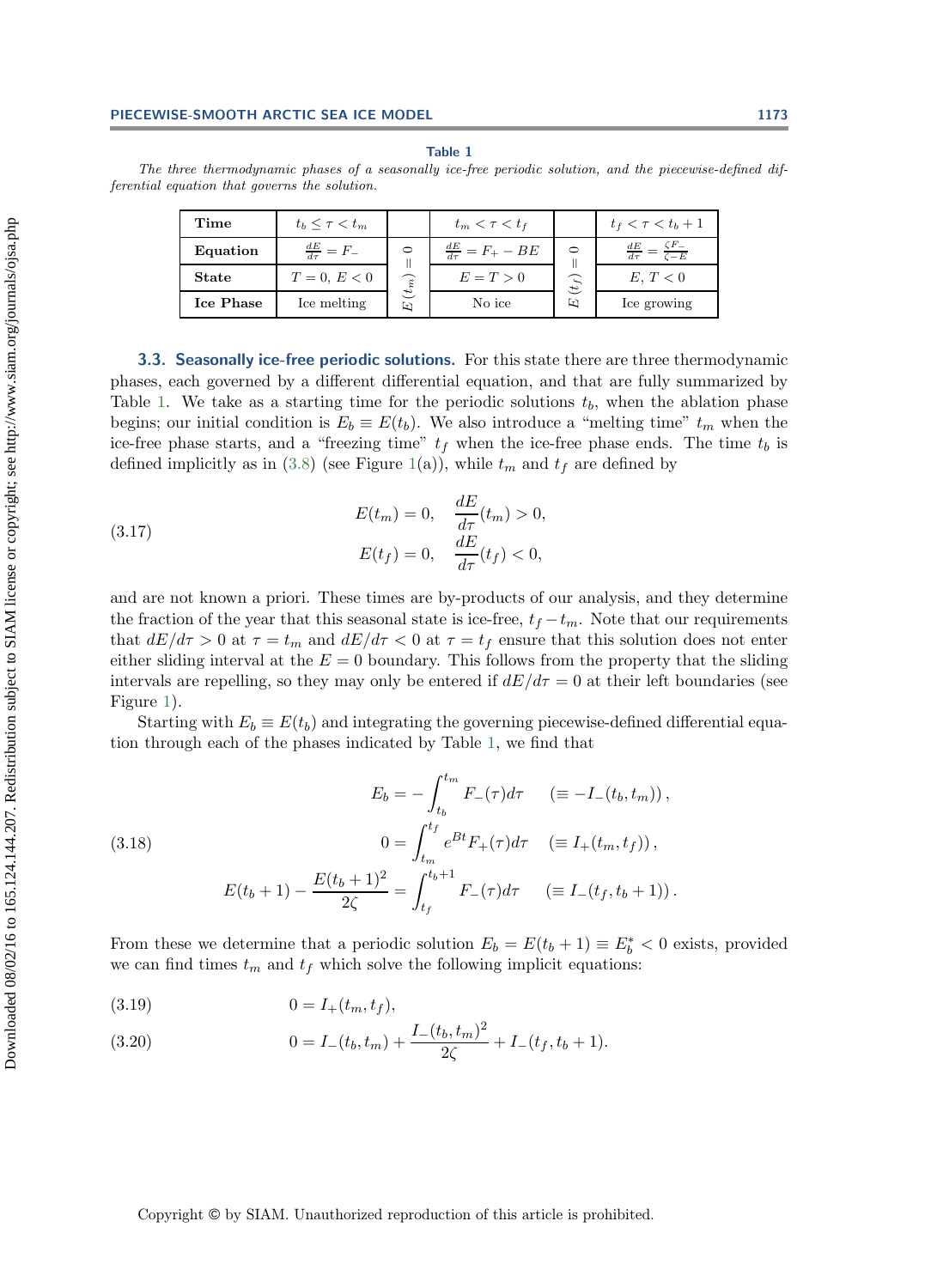Moreover, any solution  $(t_m, t_f)$  to this pair of equations ensures existence of a periodic seasonal state only if it lies in an appropriate domain determined by the following additional constraints, related to the timeline of Table [1:](#page-10-1)

<span id="page-11-0"></span>(3.21) 
$$
t_b < t_m < t_f < t_b + 1,
$$

$$
F_{-}(\tau) > 0 \quad \forall \tau \in (t_b, t_m],
$$

$$
F_{+}(t_f) < 0,
$$

where  $F_-(t_b) = F_-(t_b + 1) = 0$ . Other conditions suggested by Table [1,](#page-10-1) that  $F_-(\tau) < 0$  for  $\tau \in [t_f, t_b + 1)$  and  $F_+(t_m) > 0$ , are guaranteed by those included in [\(3.21\)](#page-11-0) (see Figure [1\(](#page-6-0)a)). Once the times  $t_m$  and  $t_f$  satisfying [\(3.19\)](#page-10-2)–[\(3.21\)](#page-11-0) are determined, the initial condition  $E_b^*$  for the periodic seasonally ice-free state is then given by the explicit expression in [\(3.18\)](#page-10-3).

Unlike the perennially ice-free and perennially ice-covered states, the seasonally ice-free periodic solutions are not necessarily unique [\[1,](#page-28-0) [7,](#page-29-1) [8\]](#page-29-2), and they need not be stable. We compute the Floquet multiplier  $dE(t_b + 1)/dE_b$ , evaluated at  $E_b = E_b^*$ , by implicitly differentiating  $(3.18)$  with respect to  $E_b$  and find

<span id="page-11-2"></span>(3.22) 
$$
\frac{dE(t_b+1)}{dE_b}\Big|_{E_b=E_b^*} = e^{-B(t_f-t_m)} \left(\frac{\zeta}{\zeta - E_b^*}\right) \frac{F_-(t_f)}{F_+(t_f)} \frac{F_+(t_m)}{F_-(t_m)}.
$$

Saddle-node bifurcations of the seasonally ice-free periodic solutions occur whenever

<span id="page-11-1"></span>(3.23) 
$$
e^{-B(t_f - t_m)} \left(\frac{\zeta}{\zeta - E_b^*}\right) \frac{F_-(t_f)}{F_+(t_f)} \frac{F_+(t_m)}{F_-(t_m)} = +1.
$$

Note that if  $t_f \to t_a$  or  $t_f \to t_d$ , or if  $t_m \to t_b$  or  $t_m \to t_c$ , then the Floquet multiplier would diverge since  $F_+(t_a) = F_+(t_d) = 0$  and  $F_-(t_b) = F_-(t_c) = 0$  (see Figure [1\)](#page-6-0). This is relevant, as we will see further in this section and in section [4,](#page-12-0) near certain existence boundaries for the seasonal solutions, and causes them to come into existence as highly unstable solutions when they arise through grazing-sliding bifurcations. Additionally, note that the dimensionality of this problem precludes the possibility of a negative Floquet multiplier and period-doubling bifurcations, at least insofar as any such solutions avoid the sliding intervals, where the uniqueness of solutions breaks down.

Finally, we may determine the seasonal state existence region in parameter space by considering all possible mechanisms for creation of seasonal ice-free solutions:

- 1. Saddle-node bifurcations for which [\(3.23\)](#page-11-1) is met.
- 2. Solutions  $(t_m, t_f)$  to  $(3.19),(3.20)$  $(3.19),(3.20)$  $(3.19),(3.20)$  entering through the boundaries of  $(t_m, t_f)$ -space associated with the inequalities [\(3.21\)](#page-11-0), which are  $t_m = t_b$ ,  $t_m = t_c$ ,  $t_f = t_d$ , and  $t_f = t_a + 1$ . These follow from the conditions  $F_-(t_m) > 0$  and  $F_+(t_f) < 0$  in [\(3.21\)](#page-11-0). Below we argue that  $(t_m, t_f)$  solutions to  $(3.19),(3.20)$  $(3.19),(3.20)$  $(3.19),(3.20)$  may in fact only enter or leave the  $(t_m, t_f)$  region of existence at the boundaries  $t_m = t_c$  and  $t_f = t_a + 1$ , which correspond to solutions that enter a sliding interval and hence are associated with grazing-sliding bifurcations.

To eliminate the possibility of  $(t_m, t_f)$  solutions to  $(3.19),(3.20)$  $(3.19),(3.20)$  $(3.19),(3.20)$  emerging from the boundaries  $t_m = t_b$  and  $t_f = t_d$ , we consider the relationship between these times and the sliding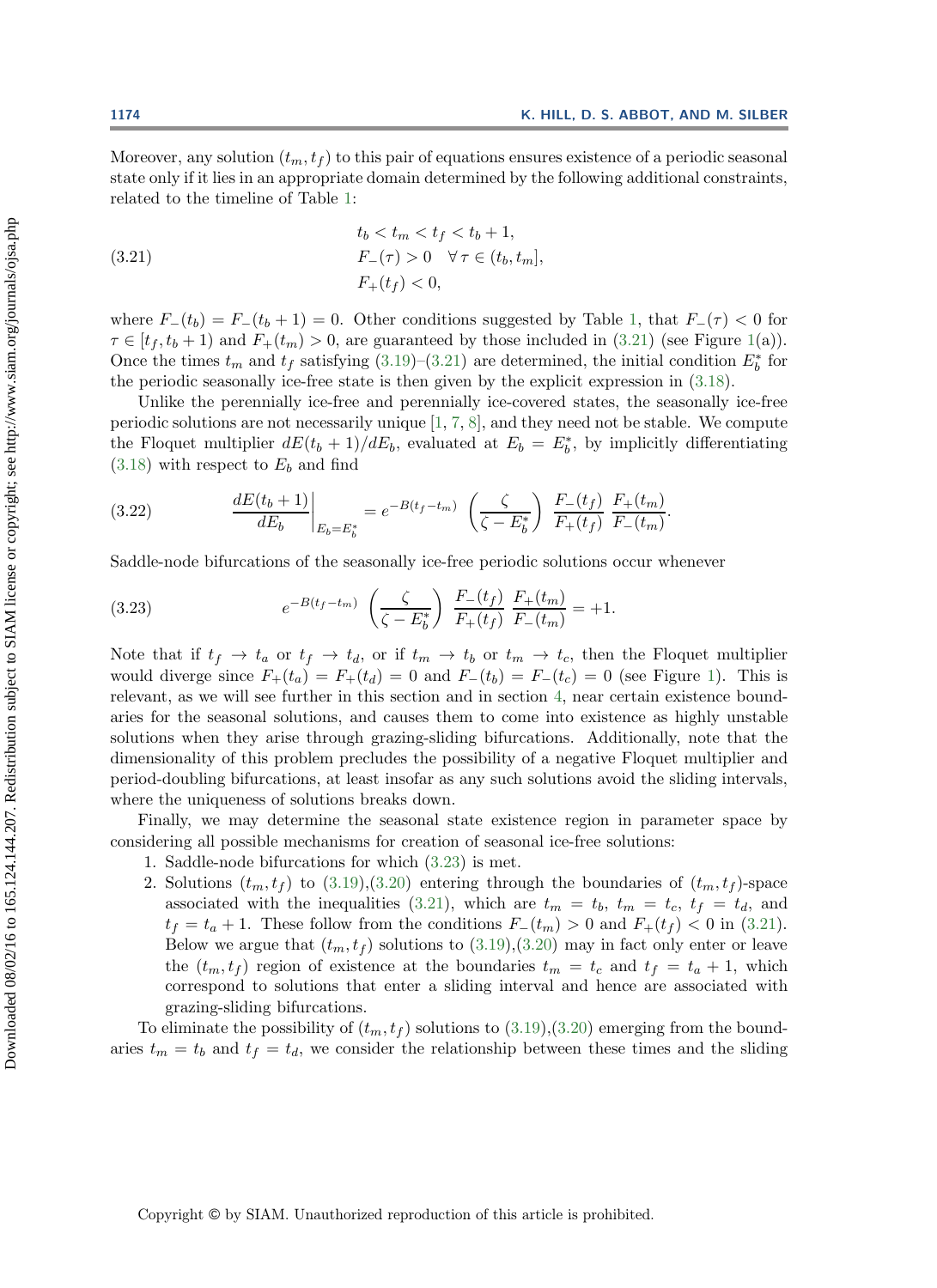## **PIECEWISE-SMOOTH ARCTIC SEA ICE MODEL 1175**

intervals of the discontinuity boundary, as illustrated by Figure [1.](#page-6-0) The only way a solution can have a zero at either  $t_b$  or  $t_d$  is if it enters the sliding interval at  $t_a$  or  $t_c$ , respectively. However, since the vector field at  $\tau = t_a$  points downward for  $E \to 0^-$  (see Figure [1\(](#page-6-0)b)),  $t_b$ cannot correspond to a melting time. By a similar argument,  $t_d$  cannot be a freezing time (see Figure [1\(](#page-6-0)c)). Hence  $(t_m, t_f)$  solutions do not emerge from the boundaries  $t_m = t_b$  and  $t_f = t_d$ . The possibility of  $(t_m, t_f)$  solutions emerging from the boundaries  $t_m = t_c$  and  $t_f = t_a + 1$  is confirmed through the considerations above, namely, that  $t_a$  could correspond to a freezing time and  $t_c$  could correspond to a melting time. Note that these limiting values are associated with the onset of the springtime and autumn sliding intervals, respectively. Thus,  $t_a$  can be considered the last possible freezing time and  $t_c$  the last possible melting time.

To summarize, in addition to saddle-node bifurcations, seasonal solutions may come into existence in parameter space when we can find  $(t_m, t_f)$  which satisfy

(3.24) 
$$
0 = I_{+}(t_c, t_f),
$$

$$
0 = I_{-}(t_b, t_c) + \frac{I_{-}(t_b, t_c)^2}{2\zeta} + I_{-}(t_f, t_b + 1)
$$

at the  $t_m = t_c$  boundary, or

(3.25) 
$$
0 = I_{+}(t_{m}, t_{a} + 1),
$$

$$
0 = I_{-}(t_{b}, t_{m}) + \frac{I_{-}(t_{b}, t_{m})^{2}}{2\zeta} + I_{-}(t_{a}, t_{b})
$$

at the boundary where  $t_f = t_a + 1$ . These solutions come into existence via grazing-sliding bifurcations and are similar to the generic case  $TC_1$  in [\[14\]](#page-29-18), although with repelling sliding instead of attracting sliding.

<span id="page-12-0"></span>**4. Case study bifurcation analysis.** In this section we develop a case study comparing bifurcation results from the nondimensionalized albedo-smoothed model given by Eisenman [\[8\]](#page-29-2) with those associated with its Filippov limit achieved by taking the parameter  $\Delta E \rightarrow 0$ . We demonstrate the similarity of analytical results in the Filippov limit to numerical results of the corresponding smoothed system from [\[8\]](#page-29-2) through selected bifurcation diagrams. The section concludes with an exploration of how varying the relative widths of the two sliding intervals in the Filippov system affects the bifurcation diagram.

**4.1. Characterization of bifurcations.** The simplified Eisenman model is given by [\(2.4\)](#page-4-0), [\(2.5\)](#page-4-2), with sinusoidal approximations to the periodic forcing functions [\[8\]](#page-29-2):

<span id="page-12-1"></span>(4.1) 
$$
F(\tau, E) = (1 + \Delta \alpha \tanh(E/\Delta E))(1 - S_a \cos(2\pi \tau)) - (L_m + L_a \cos(2\pi(\tau - \phi))).
$$

Here,  $\Delta \alpha > 0$  is proportional to the jump in albedo between sea ice  $(E < 0)$  and open ocean  $(E \geq 0)$  as defined in [\(2.7\)](#page-4-3),  $\Delta E$  is the energy scale for smoothing,  $S_a > 0$  captures the seasonal variation of incoming shortwave radiation,  $L_a > 0$  measures the seasonal variation of longwave radiation,  $\phi \in \left[-\frac{1}{2},\frac{1}{2}\right)$  controls the phase shift between the peaks in incoming shortwave and outgoing longwave radiation, and  $L_m > 0$  is the mean of the outgoing longwave radiation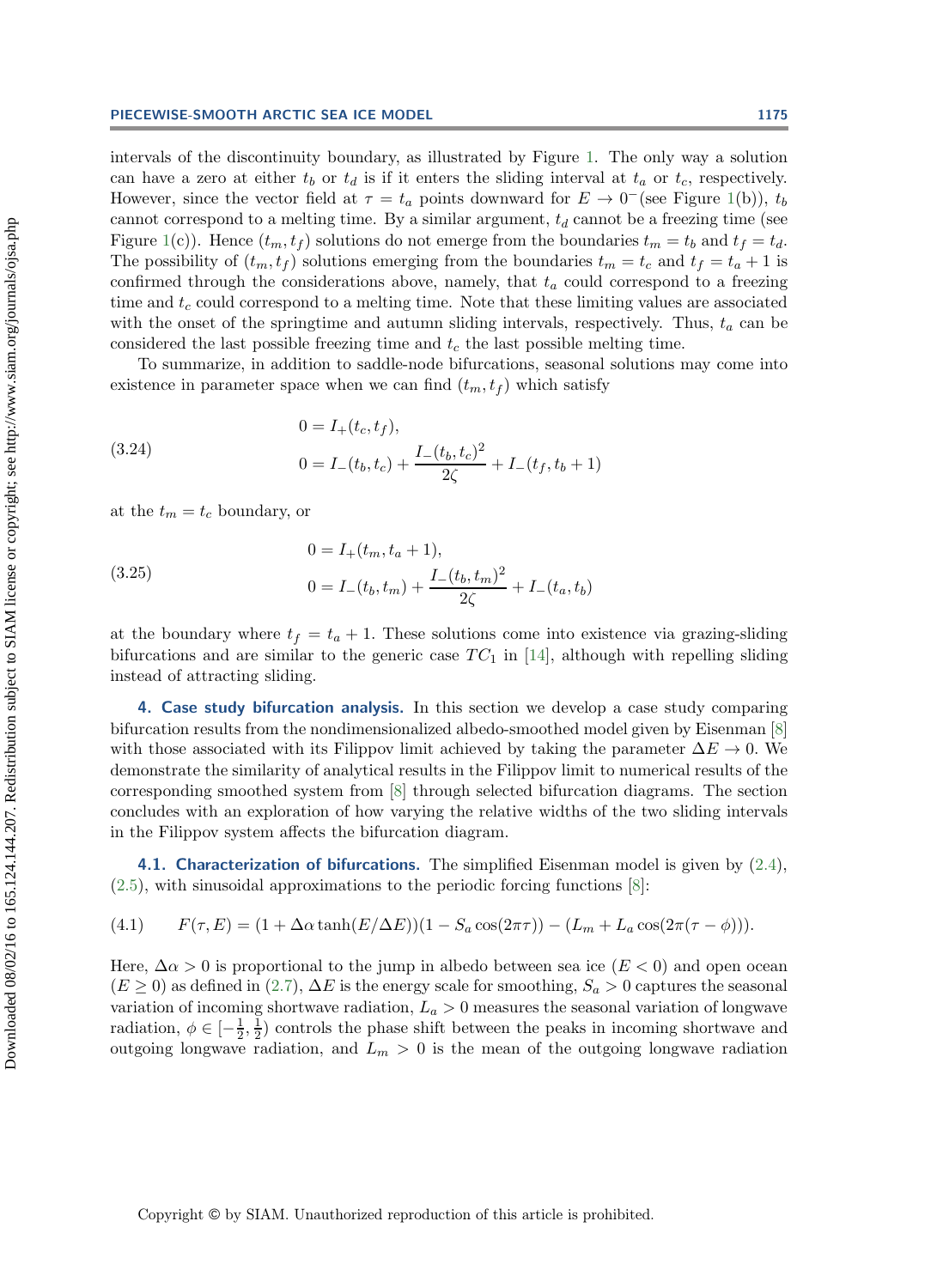<span id="page-13-1"></span>

**Figure 2.** Examples of stable periodic solutions of [\(2.10\)](#page-5-1), where  $F_{\pm}(\tau)$  are given by [\(4.2\)](#page-13-0), for the default parameters  $S_a = 1.5$ ,  $L_a = 0.73$ ,  $\phi = 0.15$ ,  $B = 0.45$ ,  $\zeta = 0.12$ , and  $\Delta \alpha = 0.43$ , as in Table 1 of [\[8\]](#page-29-2). We set  $L_m = 0.92$  for the perennially and seasonally ice-free trajectories and  $L_m = 1.1$  for the perennially ice-covered trajectory.

when  $T = 0$ . Note that in [\[8\]](#page-29-2),  $\phi \in [0, 1)$ ; we have chosen to center the interval at  $\phi = 0$ . In the Filippov limit  $F(\tau, E)$  takes the form

<span id="page-13-0"></span>
$$
(4.2) \ \ F(\tau, E) = \begin{cases} F_{+}(\tau) \equiv (1 + \Delta \alpha)(1 - S_a \cos(2\pi \tau)) - (L_m + L_a \cos(2\pi (\tau - \phi))), & E > 0, \\ F_{-}(\tau) \equiv (1 - \Delta \alpha)(1 - S_a \cos(2\pi \tau)) - (L_m + L_a \cos(2\pi (\tau - \phi))), & E < 0. \end{cases}
$$

Figure [2](#page-13-1) shows examples of the three types of periodic solutions constructed from the analytical results of section [3,](#page-7-0) using the case study model  $(2.10),(4.2)$  $(2.10),(4.2)$  $(2.10),(4.2)$  for parameter sets where the solutions exist stably.

In our bifurcation analysis, as in previous studies [\[1,](#page-28-0) [8,](#page-29-2) [18,](#page-29-19) [19\]](#page-29-20) of the model introduced by Eisenman and Wettlaufer [\[7\]](#page-29-1), we consider a decrease in the mean value of the outgoing longwave radiation (for  $T = 0$ ) to serve as a suitable proxy for increases in greenhouse gas emissions. For example, the mean value of  $F_0(t)$  in [\(2.2\)](#page-3-2), which is denoted  $L_m$  after nondimensionalization in [\(4.2\)](#page-13-0), is expected to decrease approximately logarithmically with increases in atmospheric  $CO<sub>2</sub>$  concentration [\[22\]](#page-29-21). Thus, increases in greenhouse gases have the effect of decreasing the widths of the sliding intervals in Figure [1.](#page-6-0) The default present-day value of  $L_m$  is given as 1.25 in [\[8\]](#page-29-2) and is estimated based on observations [\[7,](#page-29-1) [8\]](#page-29-2).

The Eisenman model  $(2.4),(2.5),(4.1)$  $(2.4),(2.5),(4.1)$  $(2.4),(2.5),(4.1)$  $(2.4),(2.5),(4.1)$  $(2.4),(2.5),(4.1)$  captures the same bifurcation behavior as the model in EW09, as well as the results of several other single-column energy balance and global climate models [\[8\]](#page-29-2). Through extensive numerical simulations for various parameter sets, Eisenman identified four bifurcation scenarios, representing the range of results from these previous models, which also occur in his model. For the purposes of our analysis, this model has the benefit that in the Filippov limit the integrals associated with solutions, derived in section [3,](#page-7-0) can be evaluated in closed form. On the other hand, for some parameter sets the model violates the assumption that  $F_+(\tau) \geq F_-(\tau)$ , for all  $\tau$ , made throughout previous sections. In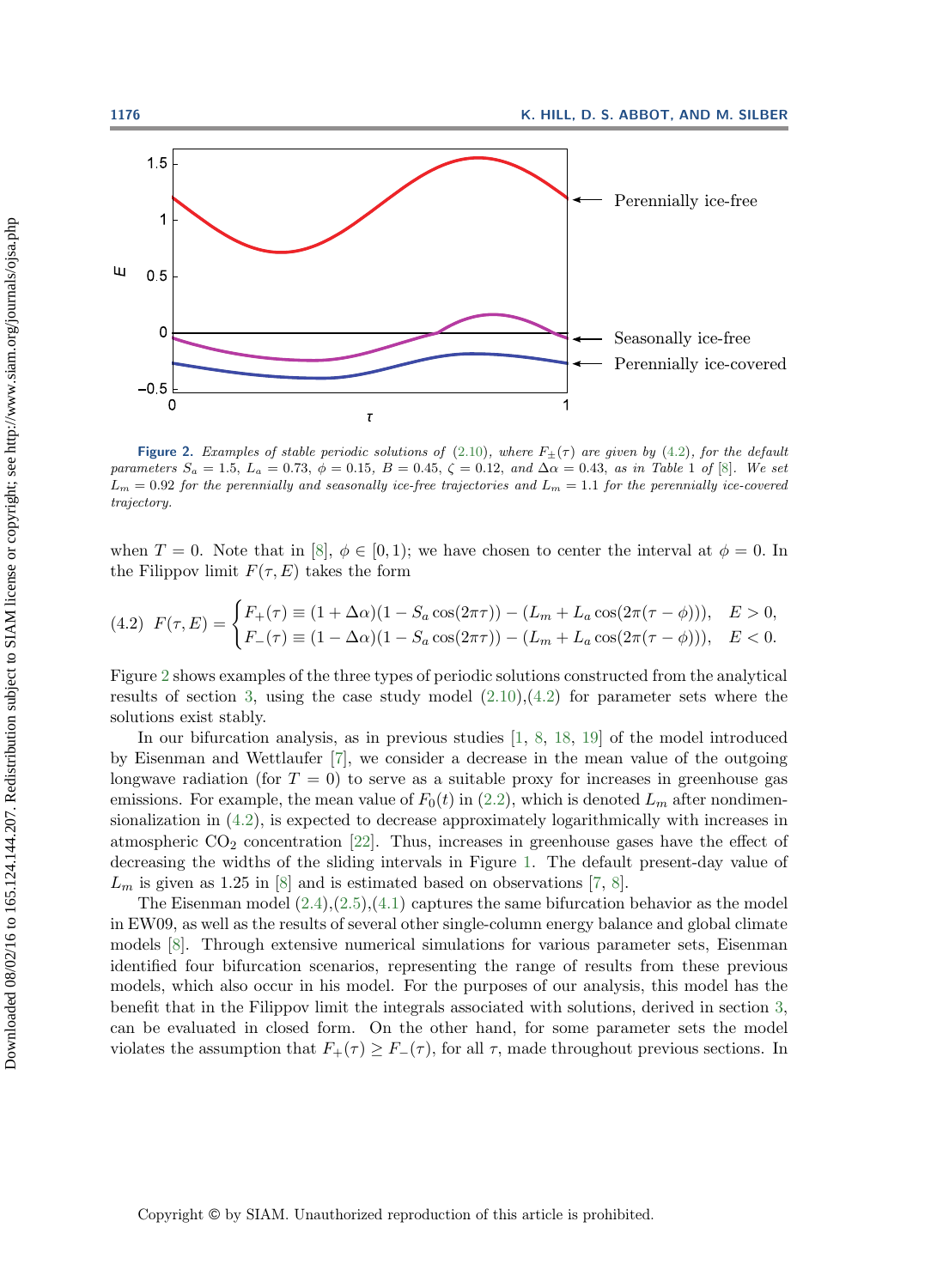<span id="page-14-0"></span>

**Figure 3.** Bifurcation diagrams for [\(2.4\)](#page-4-0),[\(2.5\)](#page-4-2), where  $F(\tau, E)$  is given by [\(4.1\)](#page-12-1), with (a)  $\Delta E = 0$ , (b)  $\Delta E =$ 0.02 (colored curves) and  $\Delta E = 0$  (gray curves), and (c)  $\Delta E = 0.08$  (colored curves) and  $\Delta E = 0$  (gray curves), for the default parameters, as in Figure [2](#page-13-1). In (a) the diagram on the right is a blow-up of the boxed region in the left diagram. Black (colored) points denote saddle-node (grazing-sliding) bifurcations. Solid (dashed) curves represent stable (unstable) solutions.  $L_m$  decreases with increasing greenhouse gases. Horizontal shading around each transition in (b)–(c) indicates the amount of the smoothing (shading width is  $2\Delta E$ ).

this analysis we will not consider parameter sets for which this violation leads to attracting sliding intervals.

An example bifurcation diagram of the Filippov system is shown in Figure [3\(](#page-14-0)a). Two bifurcation diagrams of the albedo-smoothed system are given for comparison, in (b) with a small amount of smoothing  $(\Delta E = 0.02)$ , and in (c) with the "default" amount of smoothing used in the analysis of [\[8\]](#page-29-2) ( $\Delta E = 0.08$ ). We make the following remarks about Figure [3:](#page-14-0)

- 1. Since  $L_m$  decreases with increased greenhouse gases, we have chosen to show  $L_m$ decreasing from left to right in the bifurcation diagram (so that greenhouse gases increase from left to right). Solutions progress from the current state of a perennially ice-covered Arctic, through a seasonally ice-covered state, to a state in which the Arctic is perennially ice-free at high greenhouse gas levels. The transition from seasonal ice to a perennially ice-free state results from a saddle-node bifurcation on the seasonal branch.
- 2. Notice that we have chosen to represent the periodic solution branches in the bifurca-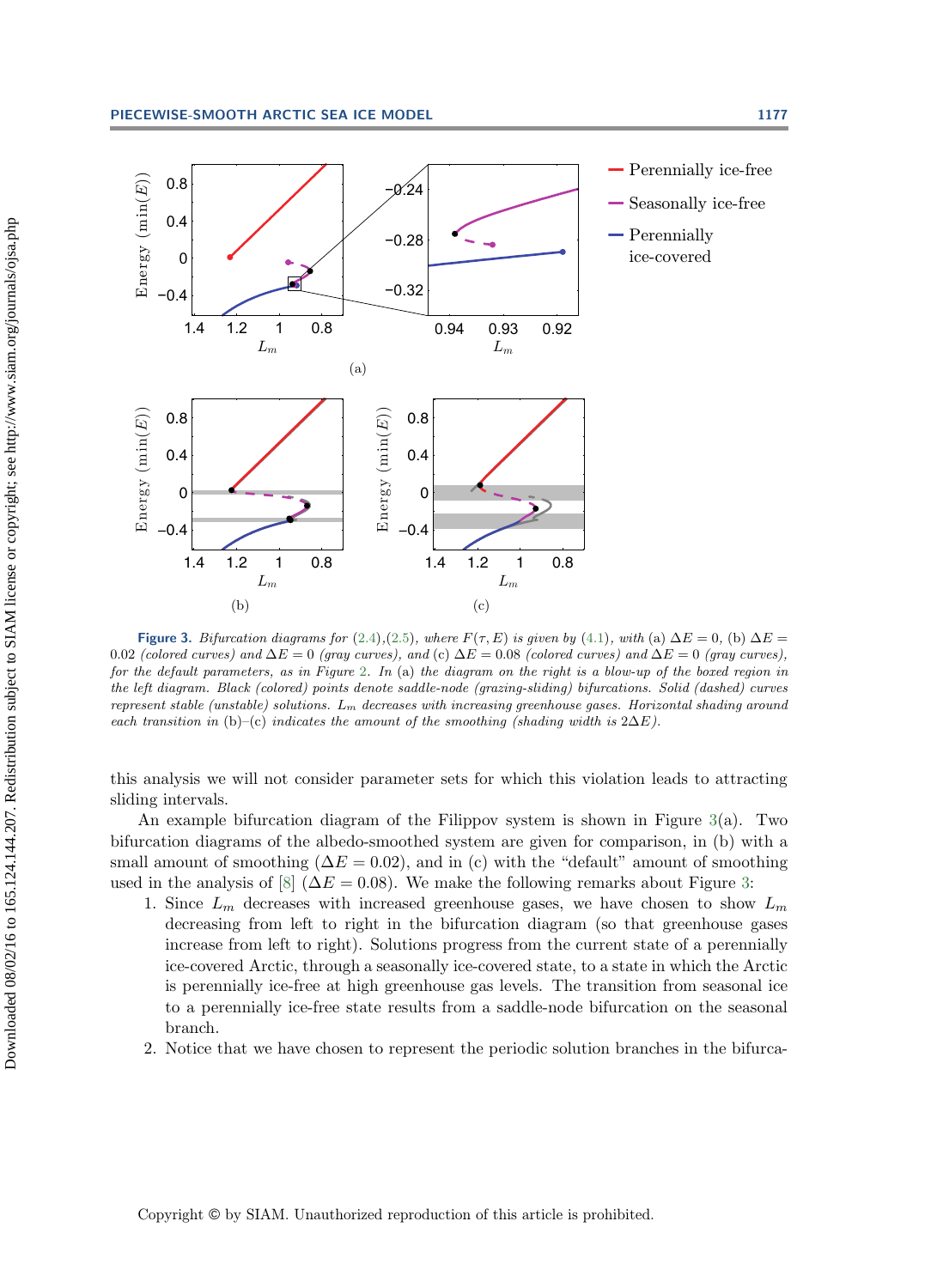tion diagrams using  $min(E)$  instead of values chosen from a single Poincaré map.

3. We calculate the bifurcation diagram numerically for the albedo-smoothed system in (b) and (c) by integrating a range of initial conditions for one year to generate a Poincaré map  $E_{n+1} = F(E_n)$ , as in [\[7,](#page-29-1) [8\]](#page-29-2); each zero of the function  $G(E) = E - F(E)$ gives an initial value for a periodic state, and these initial conditions are used to compute min $(E)$ . For the bifurcation diagram for the Filippov system, we use the analytical solutions calculated in section [3.](#page-7-0) For the seasonal state, the melting and freezing times  $t_m$  and  $t_f$ , defined implicitly by [\(3.19\)](#page-10-2),[\(3.20\)](#page-10-2), are found numerically.

- 4. There are two gaps in the Filippov bifurcation diagram in (a); these gaps originate when solutions limit to the sliding intervals, as described in section [3.](#page-7-0) (Recall that solutions that involve sliding are nonunique; we do not depict their corresponding solution branches.) The termination points of the solution branches in (a) occur where solutions limit to the sliding intervals; they correspond to grazing-sliding bifurcations.
- 5. The seasonal state of the Filippov system always comes into existence through grazingsliding as an unstable branch. This follows from the Floquet multiplier [\(3.22\)](#page-11-2), which diverges at the existence boundaries associated with solutions limiting to the sliding intervals.
- 6. In (a) and (b), notice that there are two hysteresis loops: a tiny one that involves the transition between the perennially ice-covered solution branch and the seasonally icefree branch, and a large one that involves the perennially ice-free branch. The smaller hysteresis loop is shown in detail in the blown-up region in (a). This hysteresis loop is easily smoothed out by increasing the amount of smoothing in the model and is not present in (c). The absence of this bifurcation associated with the loss of summer sea ice was a major result of EW09.
- 7. Most qualitative aspects of the bifurcation diagram of the albedo-smoothed system are preserved in the Filippov limit; notice that this resemblance increases as  $\Delta E$  decreases, which is illustrated in the difference between (b) and (c). (See [A](#page-22-0)ppendix A for a more thorough comparison of bifurcations of the Filippov system and the albedo-smoothed system.)

<span id="page-15-1"></span>**4.2. Impact of sliding intervals.** In this section we explore how the widths of the sliding intervals impact the size of the hysteresis loops in the corresponding albedo-smoothed system. We start with the observation that, roughly speaking, a wide sliding interval leads to a wide gap in the bifurcation diagram, whereas a narrow sliding interval creates a narrow gap. We find that for some parameter sets, narrow gaps may be associated with small hysteresis loops that are easily removed when smoothing is introduced. Figure [4](#page-16-0) provides two side-by-side examples demonstrating how the widths of the sliding intervals impact the sizes of the bifurcation diagram gaps. We use these examples as motivation for considering how the relationship between  $F_+$  and  $F_-\$  impacts the bifurcation structure.

We wish to explore how changing the relative widths of the spring and autumn sliding intervals affects the bifurcation diagram. For this purpose we find it more convenient to write  $F_{+}$  given by [\(4.2\)](#page-13-0) in the following standard form:

<span id="page-15-0"></span>(4.3) 
$$
F_{\pm}(\tau) = \overline{F_{\pm}} + \widetilde{F_{\pm}} \cos(2\pi\tau - \psi_{\pm}),
$$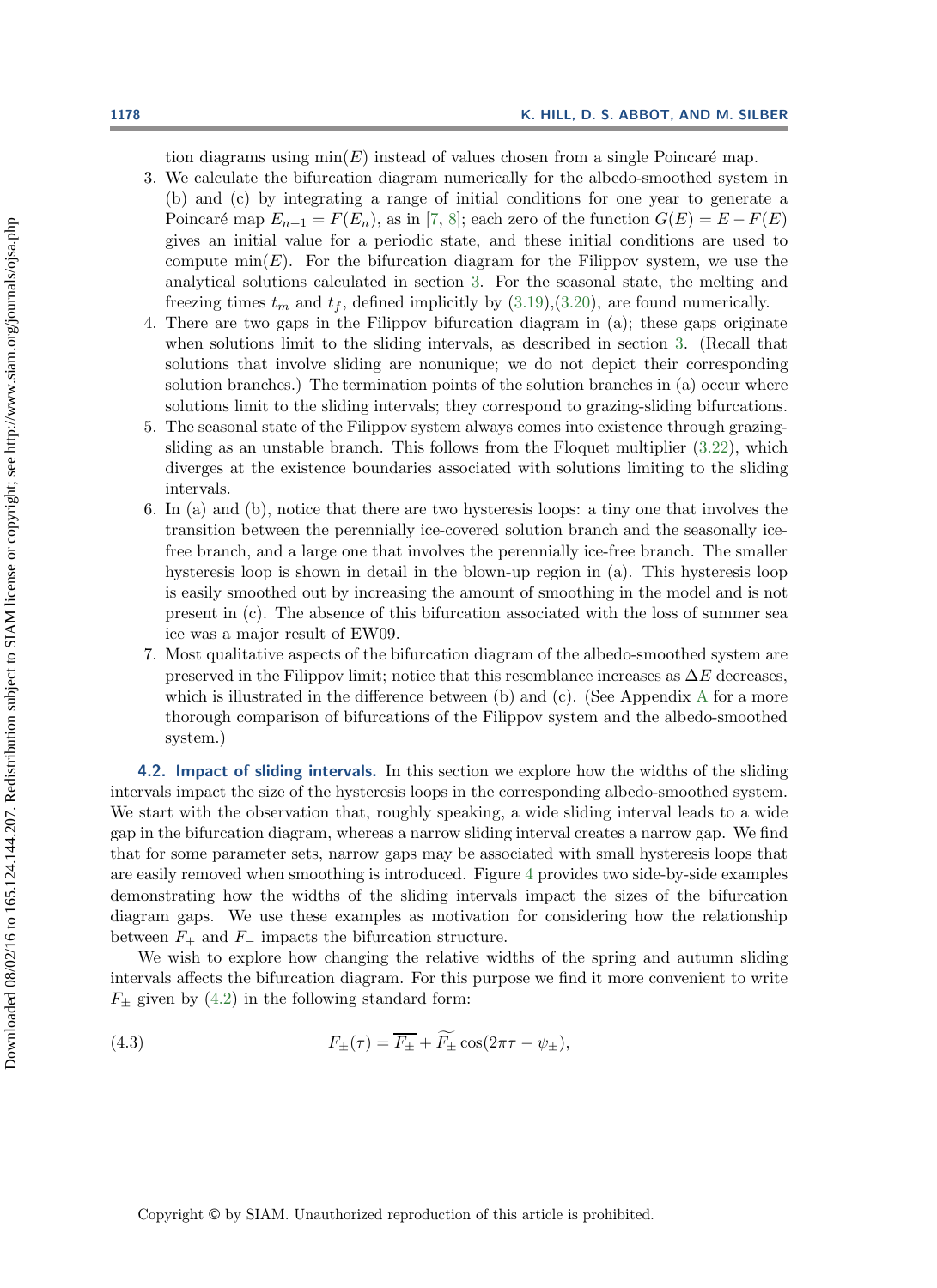<span id="page-16-0"></span>

**Figure 4.** Illustration of the relationship between the sliding interval widths and the bifurcation diagram gaps. (a),(c) show  $F_+(\tau)$  (solid curve) and  $F_-(\tau)$  (dashed curve) for the Filippov system [\(2.10\)](#page-5-1),[\(4.2\)](#page-13-0);  $F_{\pm} = 0$ lines for different  $L_m$  values are indicated by horizontal dashed lines. (b),(d) show corresponding bifurcation diagrams. Parameters of [\(4.2\)](#page-13-0) are as in Figure [2](#page-13-1), except in (c),(d) we set  $S_a = 1.58$ ,  $L_a = 0.85$ , and  $\phi = -0.20$ . The sliding interval corresponding to each bifurcation diagram gap is indicated by a solid line in  $(a),(c)$  for the  $L_m$  values indicated by vertical lines in (b),(d).

where

(4.4)  
\n
$$
\overline{F_{\pm}} = 1 - L_m \pm \Delta \alpha,
$$
\n
$$
\widetilde{F_{\pm}} \cos(\psi_{\pm}) = -(1 \pm \Delta \alpha) S_a - L_a \cos(2\pi \phi),
$$
\n
$$
\widetilde{F_{+}} \sin(\psi_{+}) = \widetilde{F_{-}} \sin(\psi_{-}) = -L_a \sin(2\pi \phi),
$$

from which it follows that

$$
\widetilde{F_{\pm}} = \sqrt{(1 \pm \Delta \alpha)^2 S_a^2 + 2(1 \pm \Delta \alpha) S_a L_a \cos(2\pi \phi) + L_a^2},
$$

$$
(4.5)
$$

$$
\Delta \psi \equiv \psi_+ - \psi_-
$$
  
=  $-\text{sgn}(\phi) \arccos \left( \frac{\left(1 - \Delta \alpha^2\right) S_a^2 + 2S_a L_a \cos(2\pi \phi) + L_a^2}{\widetilde{F}_+ \widetilde{F}_-} \right),$ 

# Copyright © by SIAM. Unauthorized reproduction of this article is prohibited.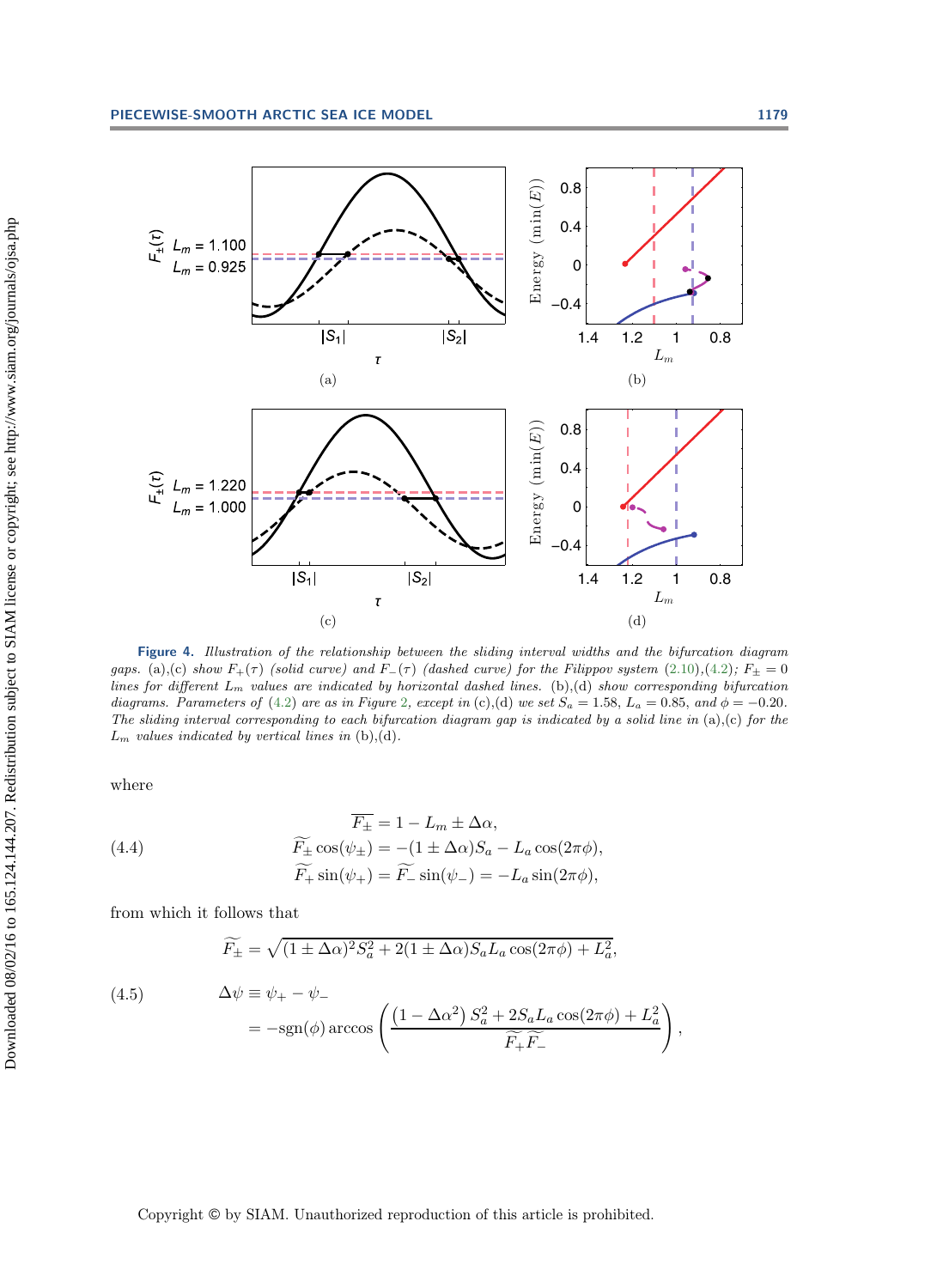where the factor  $-\text{sgn}(\phi)$  ensures that we have inverted the cosine function correctly; note that  $\Delta \psi = 0$  if  $\phi = 0$ .

The form of  $F_{\pm}$  in [\(4.3\)](#page-15-0) has the property that each parameter change causes a transparent transformation of the periodic function. It suggests a way to sweep through the parameter space of the model that is different from the parameter studies performed by Eisenman in [\[8\]](#page-29-2) and is more systematic for our investigation of the impact of the sliding intervals. Note that the inverse of this mapping is not always unique: each parameter set given by [\(4.2\)](#page-13-0) has a corresponding set in  $(4.3)$ , but parameter sets in  $(4.3)$  may map to parameters in  $(4.2)$  which are not permitted due to physical restrictions, or they may map to two sets of parameters. See Appendix [B](#page-25-0) for a description of the inverse mapping we use in our investigation.

Now we can explore how parameters in  $F_{\pm}$  change the bifurcation diagram. See Figure [5](#page-18-0) for several examples of how varying parameters of [\(4.3\)](#page-15-0) in turn, (a)  $\Delta \psi$ , (b)  $\widetilde{F_+}$ , and (c)  $\widetilde{F_-}$ , affect the bifurcation diagram. We make the following observations about Figure [5:](#page-18-0)

- 1. The parameter  $\widetilde{F_+}$  only affects the seasonal and perennially ice-free solution branches, while  $\widetilde{F}_-$  affects only the seasonal and perennially ice-covered states.
- 2. The phase shift  $\Delta \psi \equiv \psi_+ \psi_-,$  in contrast to  $\widetilde{F_\pm}$ , only impacts the seasonal solution branches of the bifurcation diagram and is perhaps the most interesting to vary. For example, Figure [5\(](#page-18-0)a) shows that increasing  $\Delta \psi$ , which controls the temporal offset between the peaks of  $F_+$  and  $F_-$ , causes the seasonally ice-free branch to shift left to higher  $L_m$  values. This causes the higher-energy gap in the bifurcation diagram to become smaller, while the lower-energy gap becomes larger.
- 3. The widths of the sliding intervals, as each parameter  $(\Delta \psi, \widetilde{F_+}, \widetilde{F_-})$  is varied, are shown in Figure [5\(](#page-18-0)d)–(f). Here, for each parameter set we use the median value of  $L_m$ in each bifurcation gap to determine the width of the corresponding sliding interval. Notice that the two sliding intervals switch their relative widths for larger values of  $\Delta\psi$ , so that  $|S_2| > |S_1|$ , while  $|S_2| < |S_1|$  for all values of  $\widetilde{F}_{\pm}$  considered. As illustrated in Figure [3,](#page-14-0) this behavior is related to the bifurcation diagram gaps changing their relative widths as  $\Delta\psi$  increases.

As  $\Delta\psi$  increases in Figure [5\(](#page-18-0)a), the transition involving the perennially ice-covered solution branch, with increasing greenhouse gases, becomes large. A tiny hysteresis loop may form instead, which involves the transition between the perennially ice-free branch and the seasonally ice-free branch. Figure [6](#page-19-0) shows the effect of reintroducing smoothing into the albedo function on the behavior of the bifurcation diagram in this extreme case, where  $\Delta \psi = 0.51$ . Here, the smaller hysteresis loop that gets smoothed out is the transition from the perennially ice-free state to the seasonally ice-free state. In effect, increasing  $\Delta\psi$  has moved the small hysteresis loop from the low energy, thicker maximum ice-thickness end of the seasonal branch to the high energy, thinner maximum ice-thickness end. There is now a sudden transition from the perennially ice-covered branch to the perennially ice-free branch. The smooth transition to the seasonal state with increasing greenhouse gases is completely lost, although there is now a smooth transition to a seasonal state from the ice-free state as greenhouse gases are decreased.

The example presented in Figure [6](#page-19-0) illustrates how the relative widths of the sliding intervals might impact the bifurcation diagram. It falls under Scenario 3 of Eisenman's classification, which is concerned with possible abrupt transitions under increases in greenhouse gases,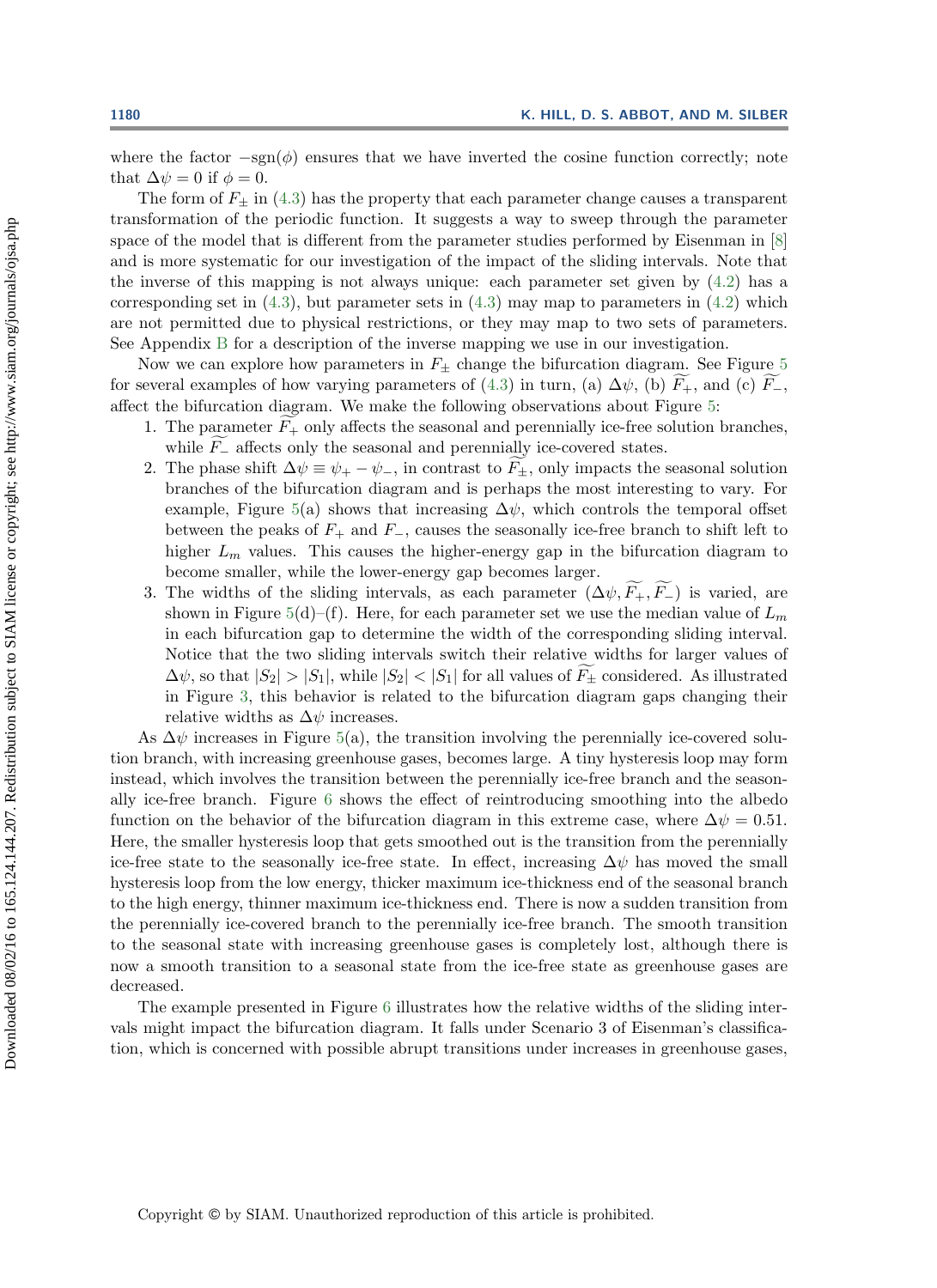<span id="page-18-0"></span>

**Figure 5.** (a)–(c) Bifurcation diagrams of the Filippov system  $(2.10),(4.2)$  $(2.10),(4.2)$  $(2.10),(4.2)$ , with branches which change as an additional parameter of  $(4.3)$  is varied overlaid in shades of gray, corresponding to black, dark gray, medium gray, and light gray branches as each parameter is increased (unchanged branches retain their original color). Diagrams correspond to (a)  $\Delta \psi = -0.21$  (default parameters), 0.00, 0.30, and 0.51; (b)  $F_+ = 1.45$ , 2.00, 2.64 (default), and 4.00; and  $(c)$   $F_{-} = 0.80$ , 1.41 (default), 2.00, and 2.50. Parameters used to generate each diagram for the value of  $\Delta \psi$  or  $F_{\pm}$  shown are given in Table [2](#page-28-4) in Appendix [B](#page-25-0). Note: the black and medium gray seasonally ice-free branches in (a) are identical to the seasonal branches in Figure [4\(](#page-16-0)b),(d), respectively. (d)–(f) Curves showing the widths of the  $S_1$  and  $S_2$  sliding intervals (solid and dashed curves, respectively) as each parameter is varied. Markers highlight the sliding interval widths for the parameter values used in the corresponding figure above.

starting with the present-day perennial ice state [\[8\]](#page-29-2). However, varying a combination of the parameters used above may lead to more variation in possible bifurcation scenarios. To this end, we consider how the size of the jump from the end of the ice-covered branch to the seasonally ice-free branch,  $\Delta(\min(E))$ , varies while changing a pair of parameters. This proxy for the significance of an abrupt transition is small for the default parameters  $(\Delta(\min(E)) \approx 0.04;$ see Figure [3\(](#page-14-0)a), zoomed box), but  $\Delta(\min(E))$  may be increased by both decreasing  $\widetilde{F_+}$  and increasing  $\widetilde{F}$  from their default values, the combination of which is similar to a decrease in  $\Delta \alpha$ , while also increasing  $\Delta \psi$ .

Figure [7\(](#page-19-1)a) shows a plot of  $\Delta(\min(E))$  as a function of  $\Delta\psi$  and  $\Delta\alpha$ . A relatively large value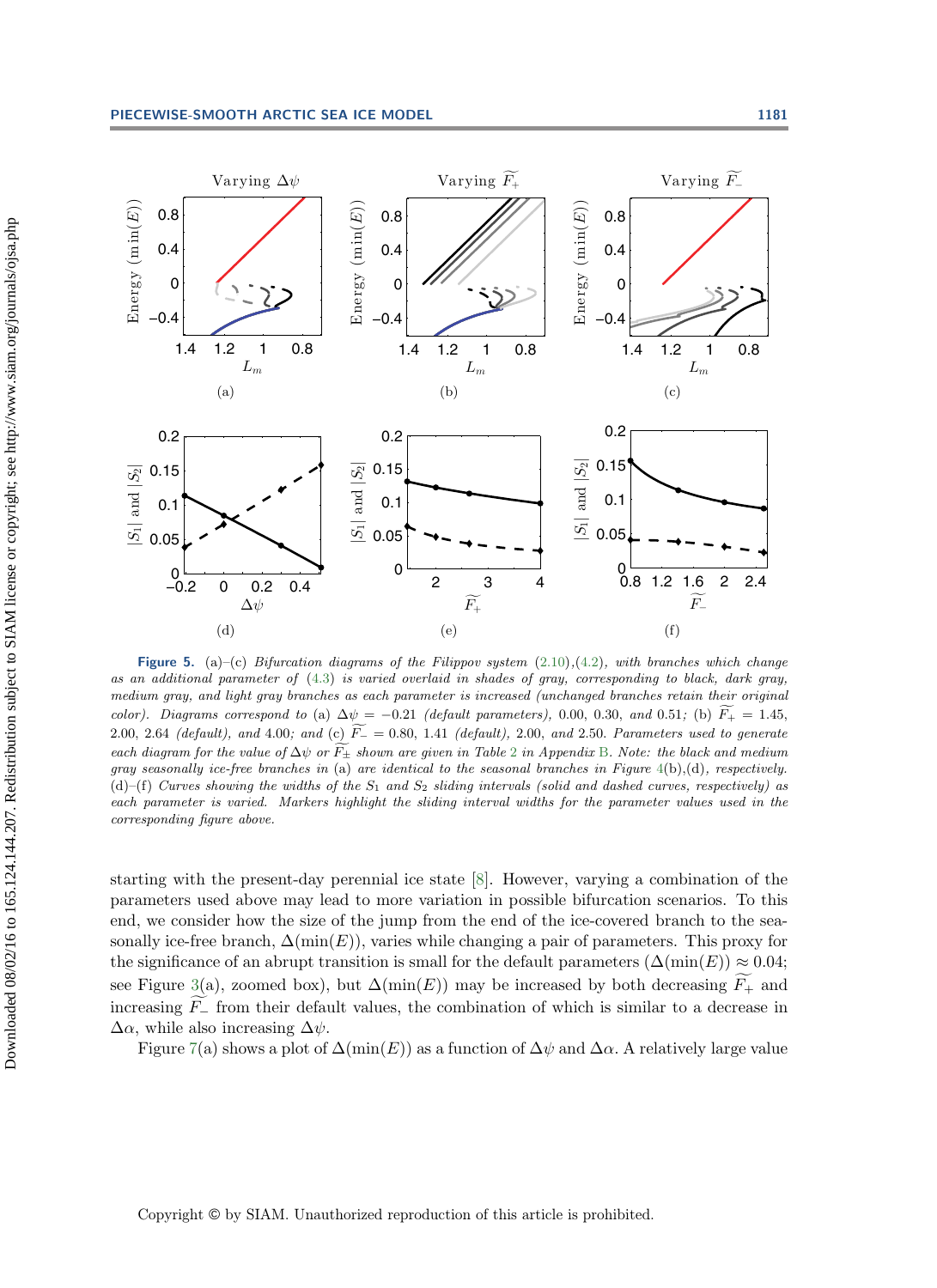<span id="page-19-0"></span>

**Figure 6.** Bifurcation diagrams for [\(2.4\)](#page-4-0)–[\(2.5\)](#page-4-2), where  $F(\tau, E)$  is given by [\(4.1\)](#page-12-1), with (a)  $\Delta E = 0$ , (b)  $\Delta E =$ 0.02, and (c)  $\Delta E = 0.08$ , for  $\Delta \psi = 0.51$ , obtained for  $S_a = 1.82$ ,  $L_a = 1.19$ ,  $\phi = -0.28$ , and other default parameters as in Figure [2](#page-13-1).

<span id="page-19-1"></span>

**Figure 7.** (a)  $\Delta(\min(E))$  as a function of  $\Delta \psi$  and  $\Delta \alpha$ ; inset:  $F_{\pm}(\tau)$  for the default parameters (top) and for the parameters used in (b),(c) (bottom). (b) and (c) show bifurcation diagrams for  $(\Delta \psi, \Delta \alpha) = (0.27, 0.3)$ , obtained for  $S_a = 1.68$ ,  $L_a = 1.03$ , and  $\phi = -0.24$ , in (a) the Filippov model and (b) in the albedo-smoothed model with  $\Delta E = 0.08$  (cf. the default parameters:  $S_a = 1.5$ ,  $L_a = 0.73$ ,  $\phi = 0.15$ , and  $\Delta \alpha = 0.43$ ). The distance between horizontal lines in (b) gives  $\Delta(\min(E))$  for  $(\Delta \psi, \Delta \alpha) = (0.27, 0.3)$ .

Copyright © by SIAM. Unauthorized reproduction of this article is prohibited.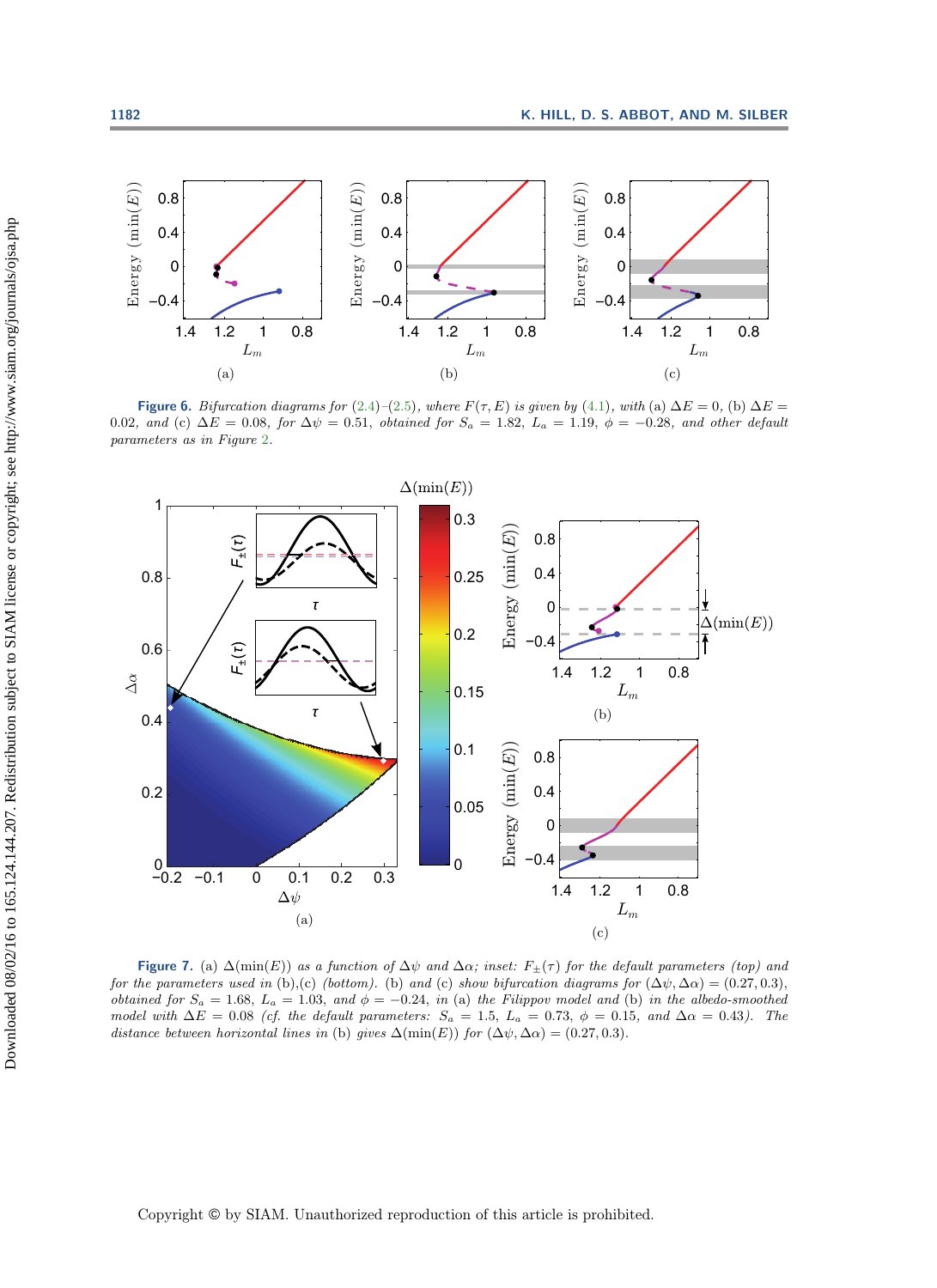of  $\Delta(\min(E))$ , approximately 0.3, occurs at  $(\Delta\psi, \Delta\alpha) \approx (0.27, 0.3)$ . The bifurcation diagram for these parameters is given in (b) for the Filippov model and (c) for the albedo-smoothed model. We make the following remarks about Figure [7:](#page-19-1)

- 1. The horizontal dashed lines in (b) indicate where solutions jump off the ice-covered branch and hit the seasonally ice-free branch. The distance between the horizontal lines is  $\Delta(\min(E)).$
- 2. For a large region in (a),  $\Delta(\min(E))$  is similar to its value when calculated using the default parameters, where  $\Delta(\min(E)) \approx 0.04$ . However, for high values of  $\Delta\psi$ ,  $\Delta(\min(E))$  can become much larger, with the largest values occurring close to the upper black boundary.
- 3. In the white region for  $\Delta \alpha > 0.3$  in (a), ice-covered solutions jump directly to the ice-free branch instead of the seasonal branch, as in Figure [6\(](#page-19-0)a). The black boundary along the edge of this region is where the higher-energy saddle-node bifurcation on the seasonal branch coincides with the  $L_m$  value of the ice-covered grazing-sliding bifurcation. The white region for lower  $\Delta \alpha$  values  $(\Delta \alpha < 0.3)$  represents where there are attracting sliding intervals; the black boundary here is where  $t_c = t_d$  (see Figure [1\)](#page-6-0).
- 4. The default value of  $\Delta \alpha = 0.43$  is determined in [\[8\]](#page-29-2) using  $\alpha_i = 0.68$  and  $\alpha_{ml} = 0.2$ . A decrease in  $\Delta \alpha$ , given by [\(2.7\)](#page-4-3), to 0.3 may be achieved, for example, using  $\alpha_i = 0.57$ and keeping  $\alpha_{ml} = 0.2$ .
- 5. Notice that the jump to the seasonal branch in (b),  $\Delta(\min(E)) \approx 0.3$ , is smaller than the jump from the seasonal branch to the ice-free branch in the bifurcation diagram using the default parameter set, which is approximately 1.0 (see Figure  $3(a)$  $3(a)$ ).
- 6. In (b), the jump to the seasonal state is much larger than the jump to the ice-free state. Note that there is no jump from the seasonal to the ice-free branch when the smoothing is introduced in (c).

<span id="page-20-0"></span>**5. Discussion.** In our analysis we consider an energy balance model of the type introduced in EW09. The model in EW09 shows a smooth transition from a perennially ice-covered Arctic state to a seasonally ice-free state as greenhouse gases increase (see Figure  $3(c)$  $3(c)$ ). Through their analysis Eisenman and Wettlaufer showed that sea ice thermodynamics may play a key role in this smooth transition by counteracting the effects of positive ice-albedo feedback. In [\[8\]](#page-29-2), Eisenman presented results of a thorough numerical exploration of bifurcation behavior in parameter space for a similar model, determining the  $L_m$  values where bifurcations and transitions between solution states occur as each parameter in [\(4.1\)](#page-12-1) is varied in turn, while fixing the others to their default values. He identified four possible bifurcation scenarios that the model produces, and discussed their physical interpretations and connections to results of other previously studied models.

Our findings provide a case study that demonstrates how changing the relative widths of the sliding interval in a Filippov limit can affect hysteresis loops in bifurcation diagrams associated with the albedo-smoothed problem. Because we find that certain qualitative aspects of the bifurcations in the Filippov system are similar to their counterparts in the albedosmoothed system, changes to the bifurcation diagram caused by varying the sliding interval widths are often reflected in the albedo-smoothed system as well.

One uncertainty in these models, and in similar single-column models of the Arctic, lies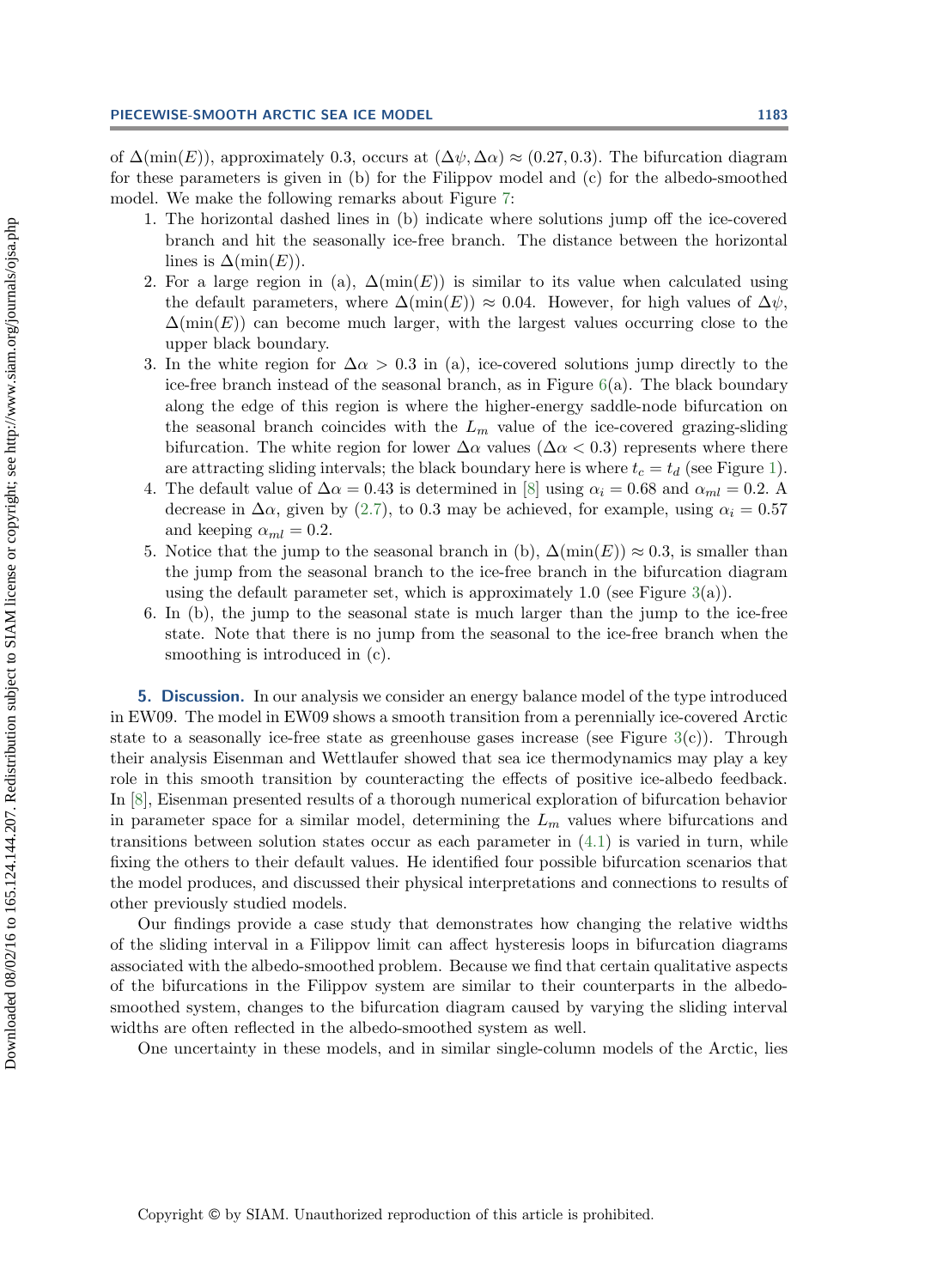in the representation of the albedo transition from that of ice to open ocean. This transition is often modeled as a sigmoid (see  $(2.3)$ ), where the smooth transition parameterizes the spatial extent of the patchy region of ice between the ice-covered pole and open ocean at lower latitudes, as well as the dependence of albedo on bare ice thickness. However, model results are sensitive to the amount of smoothing. Additionally, a recent study by Wagner and Eisenman [\[27\]](#page-29-3) investigated the limitations of parameterizations like the sigmoidal albedo transition in single-column models, by combining the EW09 single-column model with a spatially varying model.

Our case study has a similar aim as previous studies of models of the type introduced in EW09: to understand how bifurcation behavior changes through parameter space. It is motivated by the relationship between the sliding interval widths and bifurcation diagram gaps, which are tied to the extent of hysteresis. We explore bifurcation behavior of the Filippov system by taking various paths through Eisenman's parameter space which were suggested by the form of the periodic forcings and how they affected the widths of the sliding intervals. This provides an alternative perspective, where the focus is on the relative phase of the seasonal forcing (for an ice-free versus an ice-covered Arctic) in the presence of sea ice self-insulation feedback, rather than just on the role of the self-insulation feedback. From this perspective, we have identified a scenario which may not be reflected in the scenarios considered in  $[8]$ , e.g., the example in Figure [7\(](#page-19-1)c).

However, the relevancy of the example bifurcation diagrams given in section [4.2](#page-15-1) must be considered. The parameters used in Figures [6](#page-19-0) and [7](#page-19-1) are within the range considered in the parameter studies performed in [\[8\]](#page-29-2). The largest difference in parameter values between the default set and those used in Figures [6](#page-19-0) and [7](#page-19-1) is the phase shift,  $\phi$ . The phase shift is the difference between when the maximum incoming shortwave radiation  $(\mathcal{F}_s$  in (2.6)) and minimum outgoing longwave radiation occur  $(\mathcal{F}_l$  in (2.6)). (Note that the *minimum* of  $\mathcal{F}_l$ , a loss term, corresponds to the *maximum* of the longwave forcing.) See Figure [8\(](#page-22-1)a) for an example of  $\mathcal{F}_{s,l}$  using the seasonal forcing from the model in EW09 [\[7\]](#page-29-1), nondimensionalized as in Eisenman's analysis [\[8\]](#page-29-2). Figure [8\(](#page-22-1)b) shows  $\mathcal{F}_{s,l}$  from [\(4.2\)](#page-13-0) using the default parameters, as in Figure [2](#page-13-1) ( $\phi = 0.15$ ). Note the close correspondence between the forms of  $\mathcal{F}_{s,l}$  in (a) and (b); this is a result of using a sinusoidal approximation of the observation-derived forcing  $\mathcal{F}_{s,l}$  in (a) to determine the form and default parameters of  $\mathcal{F}_{s,l}$  in (b) [\[8\]](#page-29-2). Figure [8\(](#page-22-1)c) also shows  $\mathcal{F}_{s,l}$ from [\(4.2\)](#page-13-0), but using the parameter set corresponding to  $\Delta \psi = 0.51$  instead, as in Figure [6.](#page-19-0) For  $\phi = -0.28$ , the phase shift in (c) (as with  $\phi = -0.24$ , the phase shift in Figure [7\)](#page-19-1),  $\mathcal{F}_l$ reaches a minimum before the summer solstice, or alternatively, it is much delayed from the summer (due to the periodicity of the forcing).

Physically, the seasonally varying component of the longwave forcing in Figure [8\(](#page-22-1)c) might occur in a different climate than the present-day (perennially ice-covered) state represented by the default parameter sets in both the model in EW09 [\[7\]](#page-29-1) and the subsequent model by Eisenman [\[8\]](#page-29-2). There are two main contributions to the seasonal variation in the outgoing longwave radiation modeled in EW09: one contribution captures any seasonal variation in Arctic cloudiness, and the other contribution arises from the seasonal variation of atmospheric heat transport into the Arctic from lower latitudes [\[7\]](#page-29-1). In an alternative scenario, with perennially ice-free conditions, it has been suggested that a heavy cloud cover might form in the winter [\[2\]](#page-28-5). If this contribution were to dominate the seasonal variation of the outgoing longwave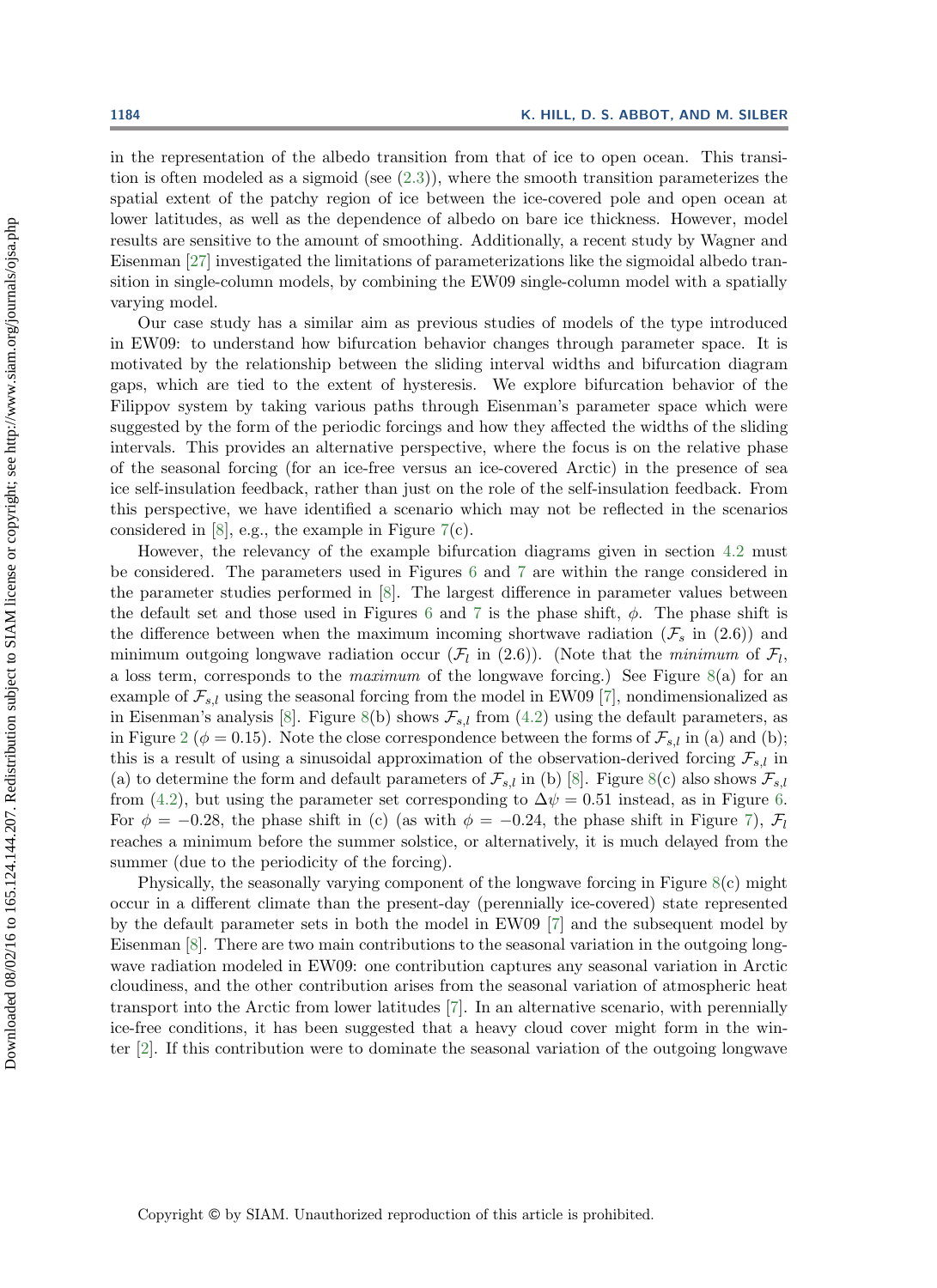<span id="page-22-1"></span>

**Figure 8.** Incoming shortwave radiation  $\mathcal{F}_s(\tau)$  (solid curve) and outgoing longwave radiation  $\mathcal{F}_l(\tau)$  (dashed curve), as defined by [\(2.6\)](#page-4-1) with  $\mathcal{F}_{l,+} = \mathcal{F}_{l,-}$ . (a) From EW09 [\[7\]](#page-29-1), where  $\mathcal{F}_s$  and  $\mathcal{F}_l$  have been nondimensionalized by the annual mean incoming shortwave radiation and the mean absorbed shortwave radiation, respec-tively [\[8\]](#page-29-2). (b) From the sinusoidal approximation of EW09 used in [8], where  $\mathcal{F}_s(\tau) \equiv 1 - S_a \cos(2\pi\tau)$  and  $\mathcal{F}_l(\tau) \equiv L_m + L_a \cos(2\pi (\tau - \phi))$  $\mathcal{F}_l(\tau) \equiv L_m + L_a \cos(2\pi (\tau - \phi))$  $\mathcal{F}_l(\tau) \equiv L_m + L_a \cos(2\pi (\tau - \phi))$  from [\(4.2\)](#page-13-0), using the default parameters, as in Figure 2. (c) From (4.2), using parameters, as in Figure [6](#page-19-0), that lead to  $\Delta \psi = 0.51$ .

radiation, then it might shift the minimum of  $\mathcal{F}_l$  from summer toward winter, as in Figure [8\(](#page-22-1)c).

Mathematically, this study provides an example of how bifurcation behavior of a smoothed system may be reflected in its Filippov counterpart, derived by taking the limit as a smoothing parameter goes to zero, and how the Filippov system may in turn help us understand behavior of the smoothed system. It also gives a unique perspective on the role of repelling sliding intervals in bifurcation behavior of a system with positive feedback that is periodically forced. The link between the width of the sliding intervals and the extent of hysteresis in the system is essential in exploring system behavior. We expect that this link may carry over to other systems with positive feedback, where the feedback strength is periodically modulated. Specifically, we anticipate the perspective used in this case study to apply when the positive feedback involves a sigmoidal function that can be taken to a PWS limit, as we did with the ice-albedo feedback.

<span id="page-22-0"></span>**Appendix A. Bifurcation set.** In this appendix we further explore how the bifurcation behavior of the Filippov system  $(2.10)$ , $(4.2)$  compares to that of the original albedo-smoothed system  $(2.4),(2.5),(4.1)$  $(2.4),(2.5),(4.1)$  $(2.4),(2.5),(4.1)$  $(2.4),(2.5),(4.1)$  $(2.4),(2.5),(4.1)$  used in the case study of section [4.](#page-12-0) First we define the bifurcation points for the Filippov system using the existence conditions computed in section [3.](#page-7-0) Then we show the bifurcation sets of both systems in the  $(\Delta \alpha, L_m)$ - and  $(\phi, L_m)$ -parameter planes, holding all other parameters fixed at the default values, as given in Figure [2.](#page-13-1) We compare these results with corresponding figures given in Figure  $9(F)$ ,  $(G)$  in [\[8\]](#page-29-2). We show that bifurcation behavior of the Filippov system is qualitatively similar to that of the albedo-smoothed system for the parameters studied.

For the albedo-smoothed system investigated by Eisenman the only bifurcations identified in [\[8\]](#page-29-2) are saddle-node bifurcations. However, he also keeps track of the existence regions for the three types of periodic states; for the albedo-smoothed problem, these existence boundaries are associated with the  $E = 0$  boundary: perennially ice-covered (or ice-free) states become seasonally ice-free once their maximum (or minimum) first hits  $E = 0$ . In the context of nonsmooth systems, solutions which cross a discontinuity boundary as a parameter is changed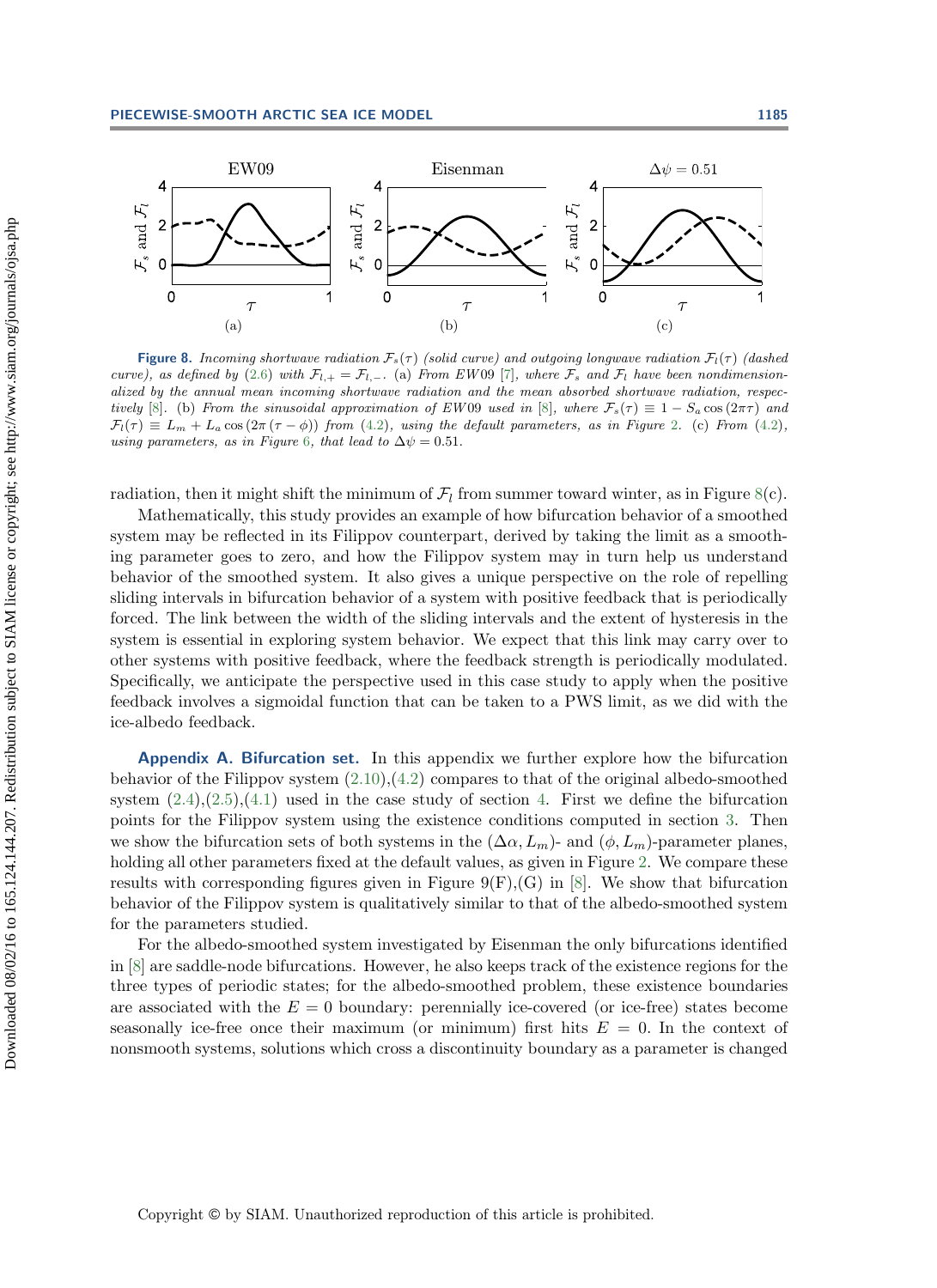<span id="page-23-0"></span>

**Figure 9.** Schematic bifurcation diagram illustrating the locations of the grazing-sliding points  $L_{o,i}$  and the saddle-node points  $L_{sn_1,2}$ .

are no longer "piecewise-topologically equivalent" to solutions that remain on one side of the boundary [\[6\]](#page-29-11). The parameter value where this collision with the  $E = 0$  discontinuity first occurs is a "grazing" bifurcation point of the albedo-smoothed system [\[6\]](#page-29-11). For the Filippov system, the existence boundaries are associated with grazing-sliding bifurcations, and there is also the possibility of saddle-node bifurcations on the seasonal solution branches. We label the grazing-sliding bifurcation point of the perennially ice-free (ocean) branch as  $L_0$ , the grazingsliding bifurcation point of the perennially ice-covered branch as  $L_i$ , and the saddle-node bifurcation with the highest (lowest) minimum energy as  $L_{sn_1}$  ( $L_{sn_2}$ ); see Figure [9.](#page-23-0)

The values of  $L<sub>o</sub>$  and  $L<sub>i</sub>$  are determined by the existence boundary for the corresponding perennial solution state, as derived in section  $3$  ([\(3.6\)](#page-8-2) and [\(3.15\)](#page-9-1), respectively). The saddlenode bifurcation points of the seasonally ice-free branch,  $L_{sn_1,2}$ , simultaneously satisfy [\(3.23\)](#page-11-1) and enable us to find  $(t_m, t_f)$  which satisfy [\(3.19\)](#page-10-2),[\(3.20\)](#page-10-2). Note that  $L_{o,i}$  always exist, but  $L_{sn_{1,2}}$  may collide and annihilate each other in a "hysteresis point." The grazing-sliding bifurcations associated with the existence boundaries for the seasonally ice-free state have no direct counterpart in the albedo-smoothed system, so we omit them for our bifurcation curve study. Figure [10\(](#page-24-0)a) shows the bifurcation set for  $L_{o,i,sn_{1,2}}$  as a function of  $\Delta \alpha$ , derived from our analysis in section [3.](#page-7-0) The black region in (a) corresponds to where there is no repelling sliding interval, and the boundary for this region occurs where  $t_b = t_c$ .

Figure [11](#page-25-1) presents a comparison of the bifurcation sets for the Filippov and albedosmoothed systems in the  $(\Delta \alpha, L_m)$ -parameter plane. In our analysis we use the grazing-sliding points  $L_{o,i}$  as proxies for the existence boundaries for the stable perennial branches, as suggested in Figure  $3(b)$  $3(b)$  and similar examples in section [4.](#page-12-0) Figure  $11(a)$  $11(a)$  shows the bifurcation set for the values of  $L_{o,i,sn_{1,2}}$  as a function of  $\Delta\alpha$ . In (b) we indicate the corresponding bifurcation set of the albedo-smoothed system, which is reproduced from [\[8\]](#page-29-2) and was obtained in [\[8\]](#page-29-2) by numerically constructing Poincaré maps of the albedo-smoothed system. In (c) we overlay the bifurcation set of the Filippov system on the bifurcation set of the albedo-smoothed system for direct comparison.

Copyright © by SIAM. Unauthorized reproduction of this article is prohibited.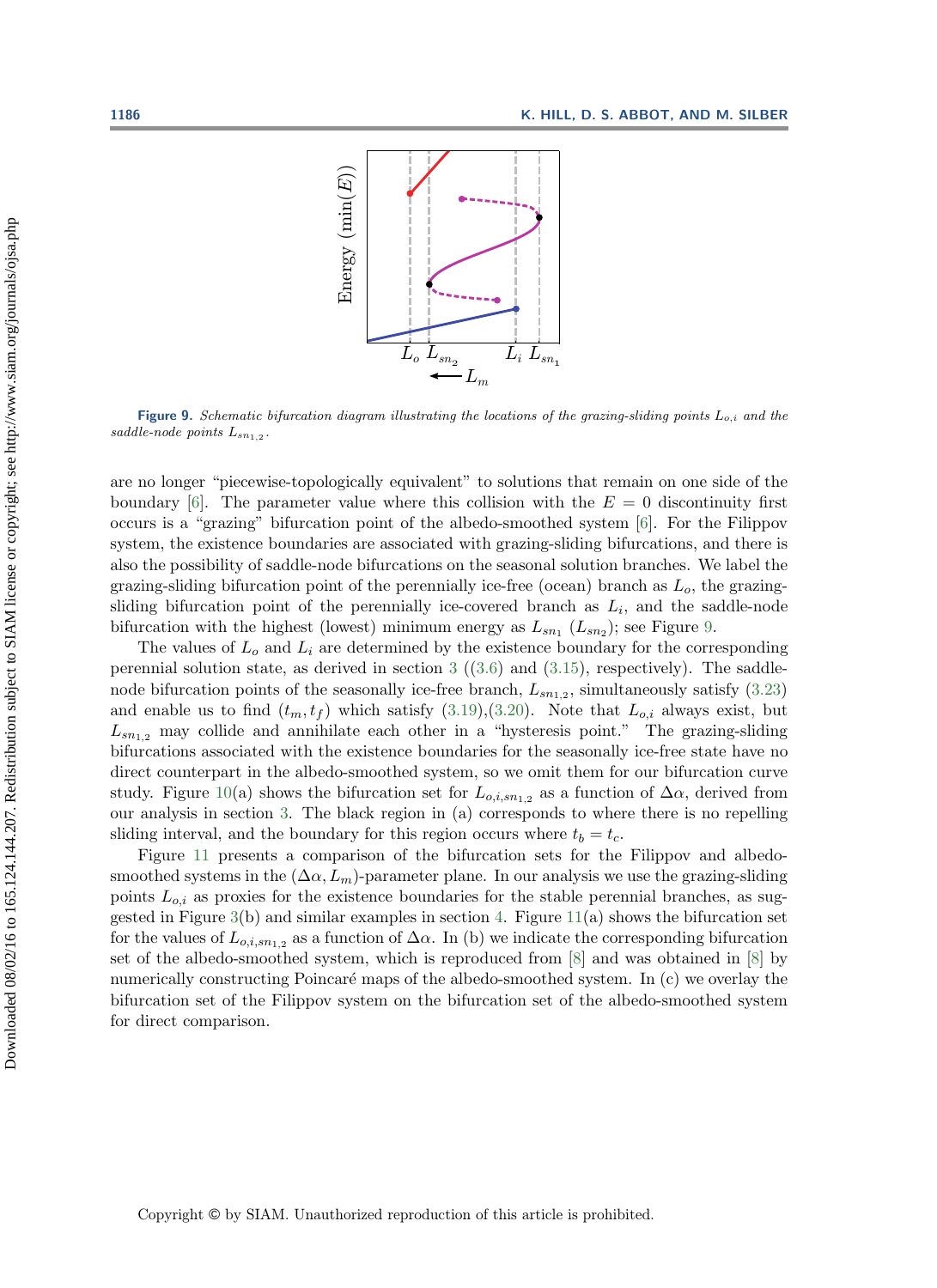<span id="page-24-0"></span>

**Figure 10.** (a) Bifurcation set showing the values of  $L_{o,i,sn_1,2}$  (red, blue, and magenta curves, respectively) of the Filippov system  $(2.10),(4.2)$  $(2.10),(4.2)$  $(2.10),(4.2)$  as a function of  $\Delta \alpha$ , using the default parameters in Figure [2](#page-13-1). Vertical lines at  $\Delta \alpha = 0.2, 0.3,$  and 0.43 show where bifurcation points occur in the bifurcation diagrams in (b), (c), and (d), respectively. (e), (f), and (g) show bifurcation diagrams of the albedo-smoothed system  $(2.4),(2.5),(4.1)$  $(2.4),(2.5),(4.1)$  $(2.4),(2.5),(4.1)$  $(2.4),(2.5),(4.1)$  $(2.4),(2.5),(4.1)$  for  $\Delta E = 0.08$ , corresponding to the diagrams for the Filippov system directly above.

Copyright © by SIAM. Unauthorized reproduction of this article is prohibited.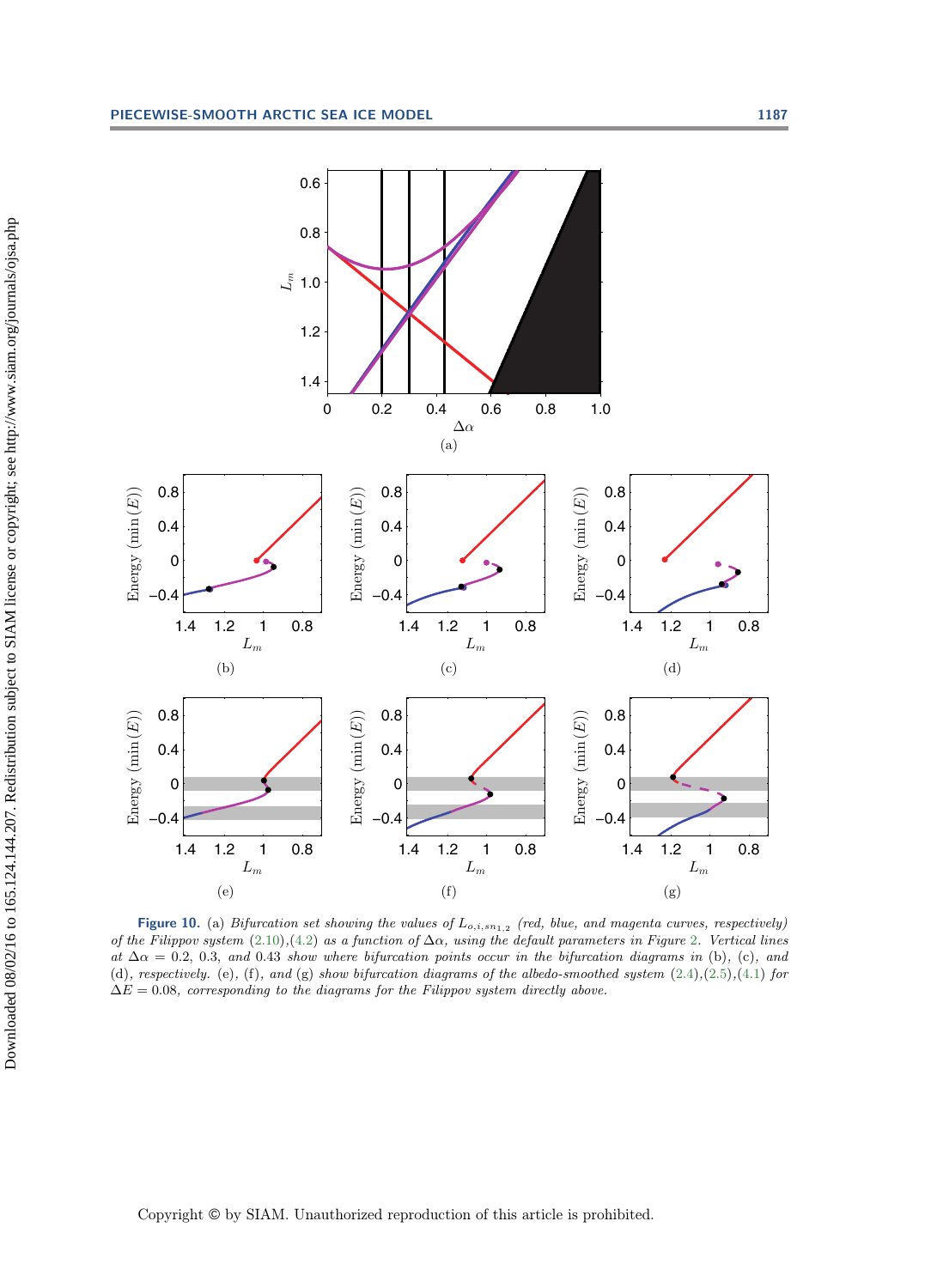<span id="page-25-1"></span>

**Figure 11.** (a) Bifurcation set for the Filippov system  $(2.10),(4.2)$  $(2.10),(4.2)$  $(2.10),(4.2)$  as a function of  $\Delta \alpha$ , using the default parameters. (b) Bifurcation set and classes of stable fixed points of the albedo-smoothed system [\(2.4\)](#page-4-0),[\(2.5\)](#page-4-2),  $(4.1)$ , reproduced with permission of the author from Figure 9(G) in [\[8\]](#page-29-2). Black boundaries between different classes represent smooth bifurcations; gray, red, and blue shading is where perennially ice-free, seasonally icefree, and perennially ice-covered solutions are stable; light red is where both perennially and seasonally ice-free solutions are stable, and light blue is where both perennially ice-covered and ice-free solutions are stable (see [\[8\]](#page-29-2) for further description). (c) Bifurcation set of the Filippov system overlaid on the bifurcation set of the albedo-smoothed system.

We make the following remarks about Figure [11:](#page-25-1)

- 1. The vertical line in (a) indicates the bifurcation points for the default parameters (cf. the bifurcation diagram of Figure  $3(a)$  $3(a)$ ).
- 2. The bifurcation set for the Filippov system in (a) shows the order and distance between bifurcation points as the additional parameter  $\Delta \alpha$  is varied.
- 3. The black region in (a) is similar to the white region of the albedo-smoothed system in (b), which for the smoothed system indicates where there is unphysical runaway cooling [\[8\]](#page-29-2).
- 4. In (c), notice that the bifurcation set for the Filippov system is qualitatively similar to that of the albedo-smoothed system. In particular, note that  $L_{o,i}$  (the blue and red curves) are very close to the curves that signal the end of the perennial solution branches in the albedo-smoothed system, as illustrated in Figure [3\(](#page-14-0)b).

In Figure [12,](#page-26-0) we provide a similar comparison of the bifurcation set between the Filippov and albedo-smoothed systems, for varying  $\phi$ . Note that our analysis requires us to exclude a region of parameter space not excluded in the albedo-smoothed system, due to the presence of attracting sliding intervals in the Filippov system. Also note that in (b) we have shifted the range of the phase  $\phi$  from the original figure in [\[8\]](#page-29-2) so that  $\phi \in (-0.5, 0.5]$ . In general, while there are noticeable quantitative differences, there is significant qualitative similarity, as in Figure [11.](#page-25-1)

<span id="page-25-0"></span>**Appendix B. Inverse mapping.** In this appendix we determine an inverse mapping, when it exists, between Eisenman's physical parameters,  $\Delta \alpha$ ,  $S_a$ ,  $L_m$ ,  $L_a$ ,  $\phi$  of [\(4.2\)](#page-13-0), and the parameters we introduced for our analysis in section [4.2,](#page-15-1) namely,  $\overline{F_{\pm}}$ ,  $\widetilde{F_{\pm}}$  and  $\Delta \psi \equiv \psi_+ - \psi_$ of [\(4.3\)](#page-15-0). We are interested in the mapping so that, for example, we can construct a path through Eisenman's five-parameter space  $(L_m, \Delta \alpha, S_a, L_a, \phi)$  that is associated with varying the relative phase  $\Delta \psi$ , while holding the four amplitudes  $(\overline{F_+}, \overline{F_-}, \widetilde{F_+}, \widetilde{F_-})$  fixed. At the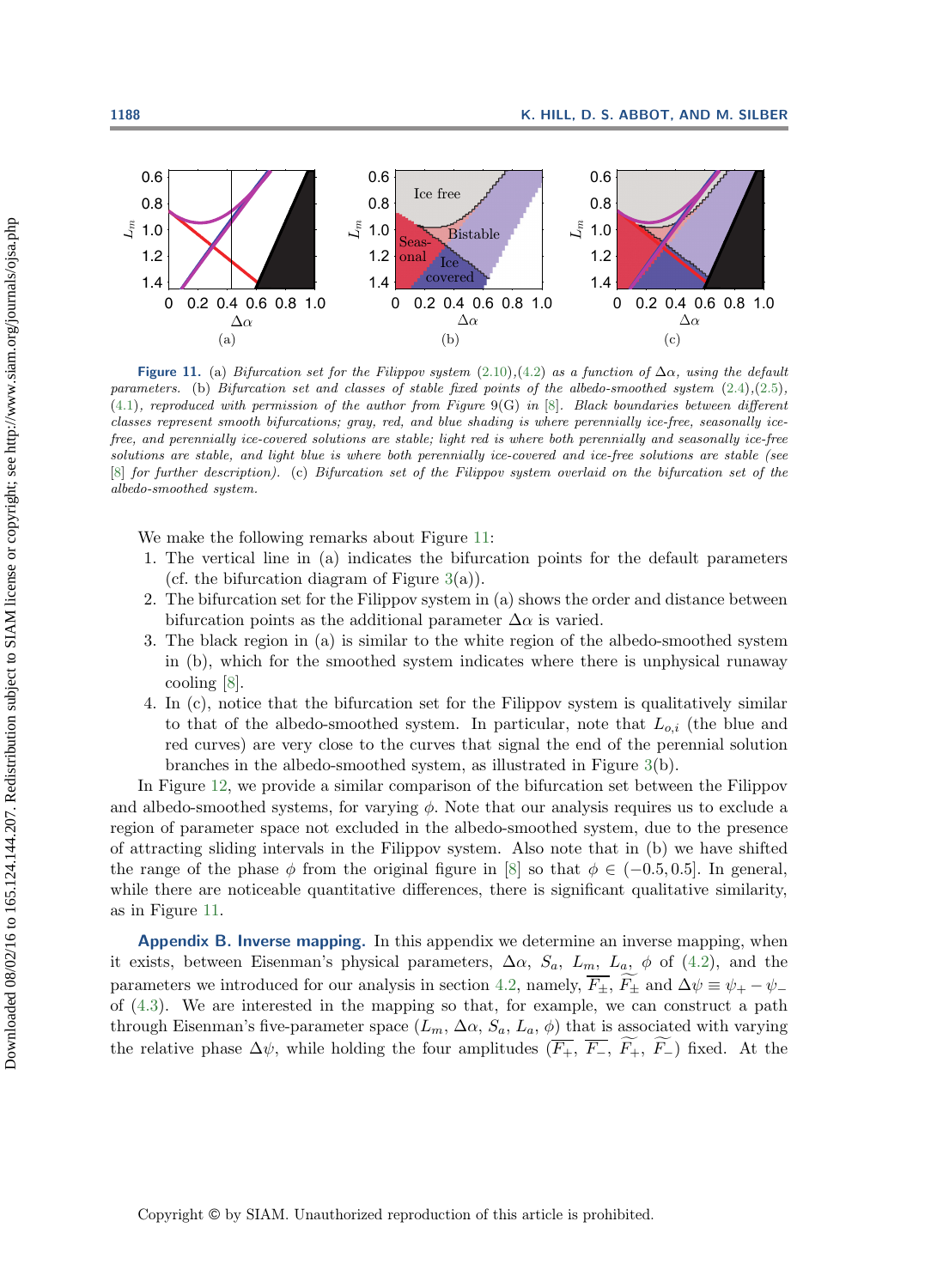<span id="page-26-0"></span>

**Figure 12.** (a) Bifurcation set showing the values of  $L_{o,i,sn_{1,2}}$  (red, blue, and magenta curves, respectively) for the Filippov system as a function of  $\phi$ , using the default parameters. (b) Bifurcation set and classes of stable fixed points of the albedo-smoothed system, as in Figure 9(F) in  $[8]$ ; shading is as described in Figure [11](#page-25-1). (c) Bifurcation set of the Filippov system overlaid on the bifurcation set of the albedo-smoothed system.

end of this appendix is a table of parameter sets used to generate the bifurcation diagrams in Figure [5.](#page-18-0)

<span id="page-26-5"></span><span id="page-26-4"></span>Here we reproduce the two expressions that are relevant to our construction:

(B.1) 
$$
F_{\pm}(\tau) = (1 \pm \Delta \alpha)(1 - S_a \cos(2\pi \tau)) - (L_m + L_a \cos(2\pi(\tau - \phi)))
$$

and

(B.2) 
$$
F_{\pm}(\tau) = \overline{F_{\pm}} + \widetilde{F_{\pm}} \cos(2\pi \tau - \psi_{\pm}).
$$

We can relate the phases  $(\psi_{\pm})$  and amplitudes  $(\overline{F_{\pm}}, \widetilde{F_{\pm}})$  to Eisenman's physical parameters via

<span id="page-26-1"></span>(B.3) 
$$
\overline{F_{\pm}} = 1 - L_m \pm \Delta \alpha,
$$

$$
\widetilde{F_{\pm}} \cos(\psi_{\pm}) = -(1 \pm \Delta \alpha) S_a - L_a \cos(2\pi \phi),
$$

$$
\widetilde{F_{\pm}} \sin(\psi_{\pm}) = -L_a \sin(2\pi \phi).
$$

We introduce the following shorthand for some of the relationships in  $(B.3)$ :

<span id="page-26-2"></span>(B.4)  
\n
$$
\widetilde{F}_+ \cos(\psi_+) = -S_+ - L_{ac},
$$
\n
$$
\widetilde{F}_- \cos(\psi_-) = -rS_+ - L_{ac},
$$
\n
$$
\widetilde{F}_\pm \sin(\psi_\pm) = -L_{as},
$$

where

<span id="page-26-3"></span>(B.5)  
\n
$$
S_{+} \equiv (1 + \Delta \alpha) S_a \in [S_a, 2S_a],
$$
\n
$$
r \equiv \frac{1 - \Delta \alpha}{1 + \Delta \alpha} \in [0, 1],
$$
\n
$$
L_{ac} \equiv L_a \cos(2\pi \phi) \in [-L_a, L_a],
$$
\n
$$
L_{as} \equiv L_a \sin(2\pi \phi), \text{ and where } L_{ac}^2 + L_{as}^2 = L_a^2.
$$

Here we enumerate some preliminary steps used in constructing an inverse mapping:

### Copyright © by SIAM. Unauthorized reproduction of this article is prohibited.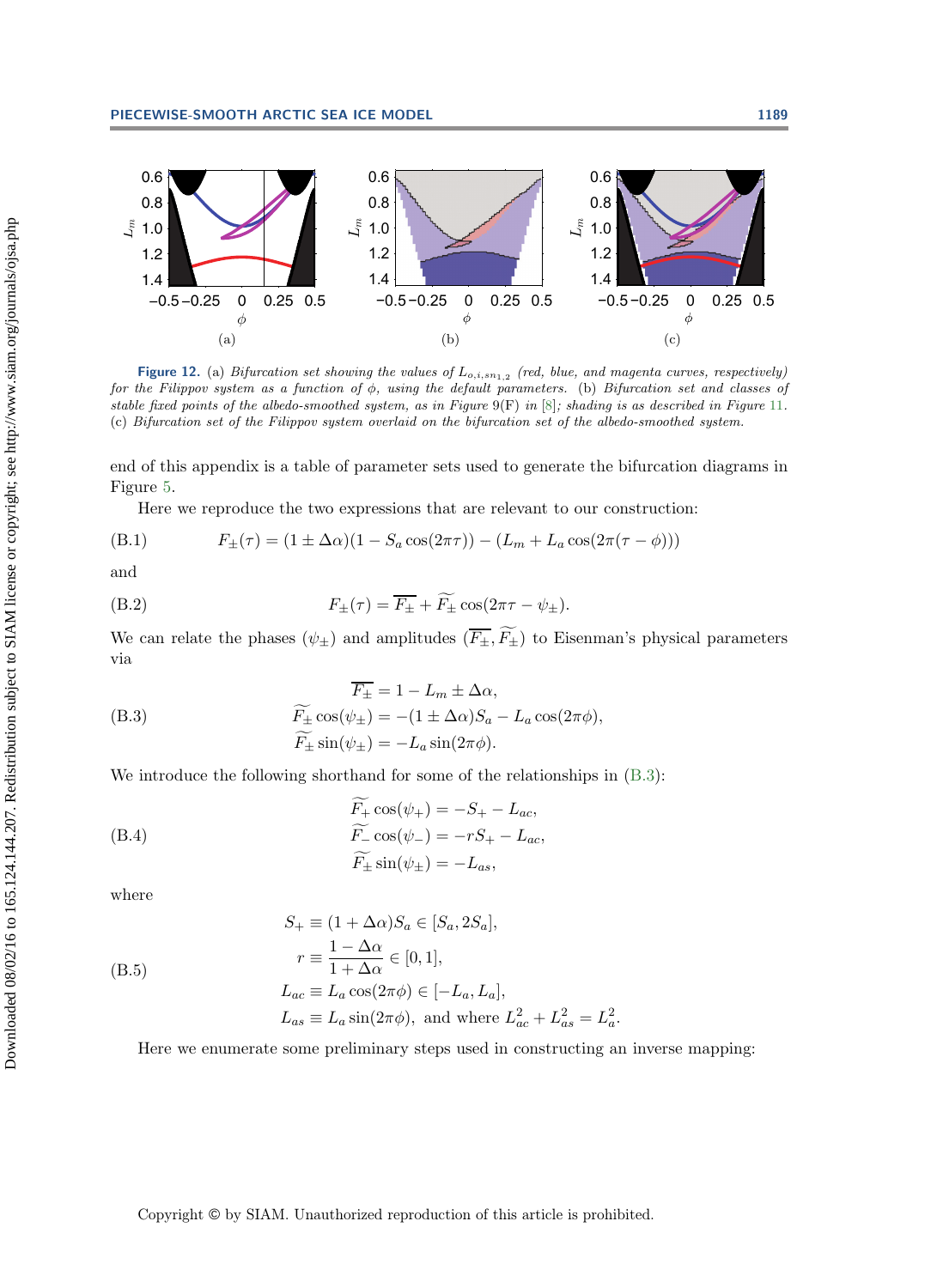1.  $\overline{F_+}$  and  $\overline{F_-}$  determine both  $L_m$  and  $\Delta \alpha$ , which in turn determine r in [\(B.4\)](#page-26-2)–[\(B.5\)](#page-26-3):

$$
\Delta \alpha = \frac{1}{2} \left( \overline{F_+} - \overline{F_-} \right),
$$
  

$$
L_m = 1 - \frac{1}{2} \left( \overline{F_+} + \overline{F_-} \right).
$$

Note that the conditions  $\Delta \alpha \in [0, 1]$  and  $L_m \geq 0$  place some restrictions on the possible values of  $\overline{F_{\pm}}$ .

2. We next use the values of  $\widetilde{F_+}$  and  $\widetilde{F_-}$  from [\(B.4\)](#page-26-2) to determine the parameter combinations  $S_+$  and  $L_{ac}$ , where

$$
\widetilde{F_+}^2 = L_a^2 + S_+^2 + 2S_+ L_{ac},
$$
  

$$
\widetilde{F_-}^2 = L_a^2 + r^2 S_+^2 + 2r S_+ L_{ac}.
$$

This pair of equations can be solved, given  $\widetilde{F}_{\pm}$  and r determined in step 1, to determine  $S_+$  and  $L_{ac}$  as functions of  $L_a^2$ . Specifically, we find

<span id="page-27-0"></span>(B.7)  
\n
$$
S_{+}^{2} = \frac{r\widetilde{F_{+}}^{2} - \widetilde{F_{-}}^{2} + L_{a}^{2}(1-r)}{r(1-r)},
$$
\n
$$
S_{+}L_{ac} = \frac{r^{2}\widetilde{F_{+}}^{2} - \widetilde{F_{-}}^{2} + L_{a}^{2}(1-r^{2})}{2r(r-1)}.
$$

The positive root of the  $S_+^2$  equation is used to determine  $S_+ \geq 0$ . Note that there are some restrictions placed on the possible values for  $\widetilde{F}_{\pm}$  by the physically allowed ranges on  $S^2_+$  and  $L_{ac}$ .

3. We next obtain an equation for  $L_a$  in terms of the quantities calculated in the previous steps and  $tan(\Delta \psi)$ , where

(B.8) 
$$
\tan(\Delta \psi) = \frac{\sin(\psi_+) \cos(\psi_-) - \cos(\psi_+) \sin(\psi_-)}{\cos(\psi_+) \cos(\psi_-) + \sin(\psi_+) \sin(\psi_-)} \n= \frac{(r-1)S_+ L_{as}}{L_a^2 + rS_+^2 + S_+ L_{ac}(1+r)}.
$$

<span id="page-27-3"></span>The values of  $S^2_+$  and  $S_+L_{ac}$  are given by [\(B.7\)](#page-27-0) in terms of the amplitudes  $\widetilde{F_{\pm}}$  and  $L_a^2$ . Also  $L_{as} = \pm \sqrt{L_a^2 - L_{ac}^2}$ , where the choice of the sign will ultimately be determined by the sign of tan( $\Delta\psi$ ), and in turn that will determine the sign of  $\phi$  since  $L_{as}$  =  $L_a \sin(2\pi\phi)$ , where  $\phi \in (-\frac{1}{2}, \frac{1}{2}]$ . Combining all of this, we find that  $L_a^2$  solves the following quadratic in  $\widetilde{F_+}, \widetilde{F_-}, r$ , and  $\tan^2(\Delta \psi)$ :

<span id="page-27-2"></span>(B.9) 
$$
L_a^4 - \frac{2(\widetilde{F}_-^2 + r^2 \widetilde{F}_+^2)}{(1-r)^2} L_a^2 + \frac{(\widetilde{F}_-^2 - r^2 \widetilde{F}_+^2)^2 + (\widetilde{F}_-^2 + r^2 \widetilde{F}_+^2)^2 \tan^2(\Delta \psi)}{(1-r)^4 (1 + \tan^2(\Delta \psi))} = 0.
$$

Again, there are restrictions on the values of  $\widetilde{F}_{\pm}$  and  $\Delta \psi$  in order for this to have real solutions. Moreover, there can be two positive, real solutions  $L<sub>a</sub><sup>2</sup>$  to this equation. We find, when there are two distinct solutions for  $L<sub>a</sub><sup>2</sup>$ , that one is much larger than the other, and it is typically the smaller one that is of interest to us.

Copyright © by SIAM. Unauthorized reproduction of this article is prohibited.

<span id="page-27-1"></span>(B.6)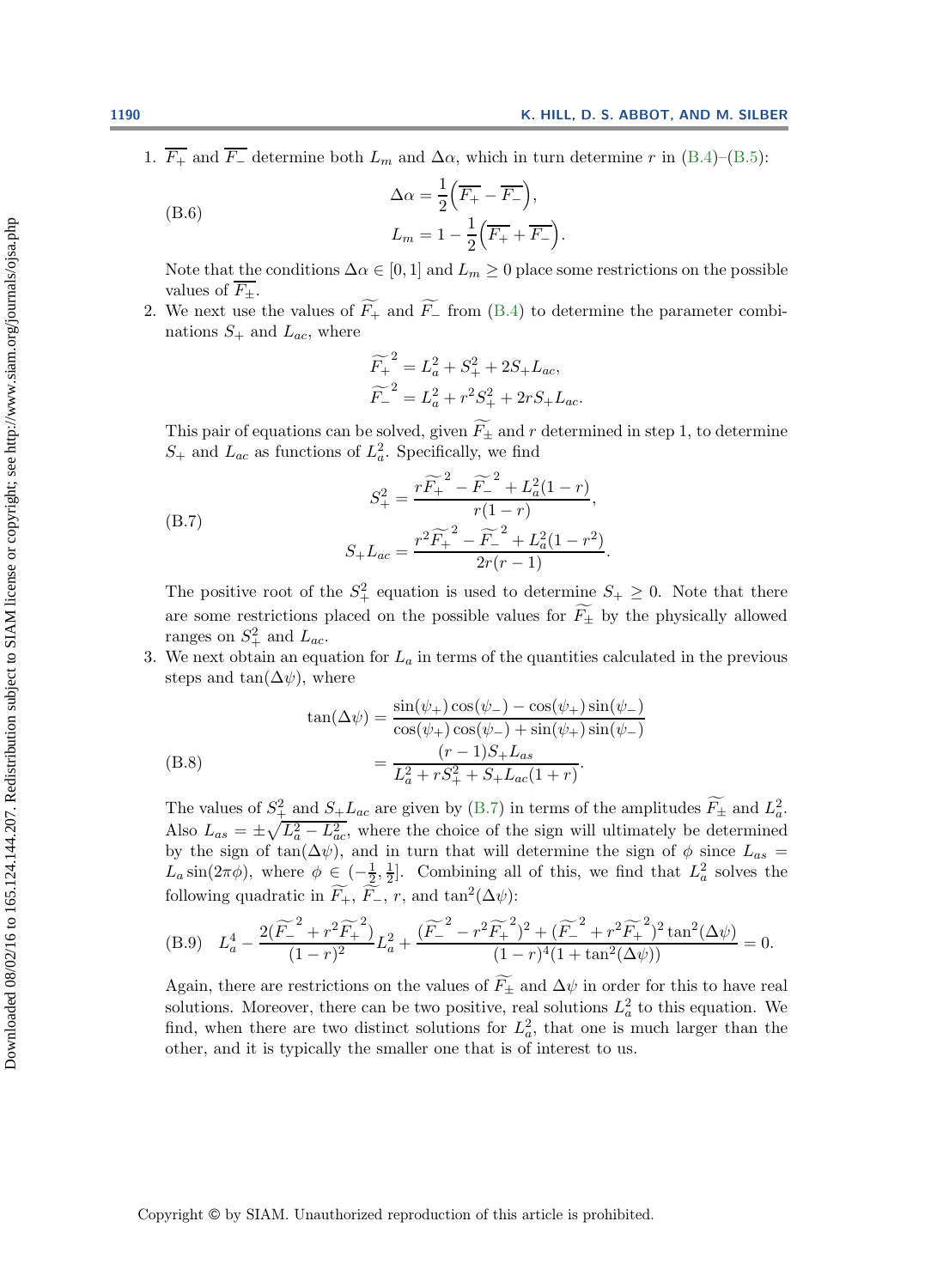To summarize, given a set of parameters  $\overline{F_{\pm}}, \widetilde{F_{\pm}}$  and  $\Delta \psi$  of [\(B.2\)](#page-26-4), we compute parameters for the Eisenman model [\(B.1\)](#page-26-5) as follows:

- 1. Compute  $\Delta \alpha$  and  $L_m$  using [\(B.6\)](#page-27-1), and then compute r using its definition in [\(B.5\)](#page-26-3).
- 2. Compute  $L<sub>a</sub><sup>2</sup>$  from the quadratic [\(B.9\)](#page-27-2), which may have two roots. The choice of root determines  $L_a$ , which is nonnegative.
- 3. Compute  $S_+$  and  $L_{ac}$  from [\(B.7\)](#page-27-0).  $S_+$  and  $\Delta \alpha$  determine  $S_a$  using [\(B.5\)](#page-26-3).
- 4.  $L_{as}$  can be determined, up to a sign, from  $L_a^2$  and  $L_{ac}$ . Then the sign of  $L_{as}$  is determined from the sign of  $tan(\Delta \psi)$  in [\(B.8\)](#page-27-3). Finally the phase  $\phi$  is determined from  $L_{ac}$  and  $L_{as}$ , defined in [\(B.5\)](#page-26-3).

#### **Table 2**

<span id="page-28-4"></span>Approximate parameters from [\(4.2\)](#page-13-0) used to generate the bifurcation diagrams in Figure [5](#page-18-0), calculated using the inverse mapping described in this appendix. The remaining parameters of the full model  $(B, \zeta,$  and  $\Delta \alpha)$ <br>have been attached when since in Figure 2. have been set to the values given in Figure [2](#page-13-1).

|                             |              | Mapped parameters |                  | Original parameters |       |         |  |
|-----------------------------|--------------|-------------------|------------------|---------------------|-------|---------|--|
|                             | $\Delta\psi$ | $\widetilde{F_+}$ | $\overline{F_-}$ | $S_a$               | $L_a$ | φ       |  |
| Varying $\Delta\psi$        | $-0.21$      | 2.64              | 1.41             | 1.50                | 0.73  | 0.15    |  |
|                             | 0.00         | 2.64              | 1.41             | 1.43                | 0.60  | 0.00    |  |
|                             | 0.30         | 2.64              | 1.41             | 1.58                | 0.85  | $-0.20$ |  |
|                             | 0.51         | 2.64              | 1.41             | 1.82                | 1.19  | $-0.28$ |  |
|                             | $-0.21$      | 1.45              | 1.41             | 0.34                | 1.42  | 0.27    |  |
| Varying $\widetilde{F_+}$   | $-0.21$      | 2.00              | 1.41             | 0.79                | 1.09  | 0.14    |  |
|                             | $-0.21$      | 2.64              | 1.41             | 1.50                | 0.73  | 0.15    |  |
|                             | $-0.21$      | 4.00              | 1.41             | 3.06                | 0.59  | 0.38    |  |
|                             | $-0.21$      | 2.64              | 0.80             | 2.17                | 0.52  | 0.43    |  |
| Varying $\widetilde{F}_{-}$ | $-0.21$      | 2.64              | 1.41             | 1.50                | 0.73  | 0.15    |  |
|                             | $-0.21$      | 2.64              | 2.00             | 0.93                | 1.65  | 0.15    |  |
|                             | $-0.21$      | 2.64              | 2.50             | 0.63                | 2.47  | 0.25    |  |

### **REFERENCES**

- <span id="page-28-0"></span>[1] D.S. ABBOT, M. SILBER, AND R.T. PIERREHUMBERT, Bifurcations leading to summer Arctic sea ice loss, J. Geophys. Res., 116 (2011), D19120.
- <span id="page-28-5"></span>[2] D.S. Abbot and E. Tziperman, Sea ice, high-latitude convection, and equable climates, Geophys. Res. Lett., 35 (2008), L03702.
- <span id="page-28-1"></span>[3] K.C. ARMOUR, I. EISENMAN, E. BLANCHARD-WRIGGLESWORTH, K.E. McCUSKER, AND C. BITZ, The reversibility of sea ice loss in a state-of-the-art climate model, Geophys. Res. Lett., 38 (2011), L16705.
- <span id="page-28-2"></span>[4] M.I. BUDYKO, The effect of solar radiation variations on the climate of the Earth, Tellus, 21 (1969), pp. 611–619.
- <span id="page-28-3"></span>[5] M. Desroches and M.R. Jeffrey, Canards and curvature: nonsmooth approximation by pinching, Nonlinearity, 24 (2011), pp. 1655–1682.